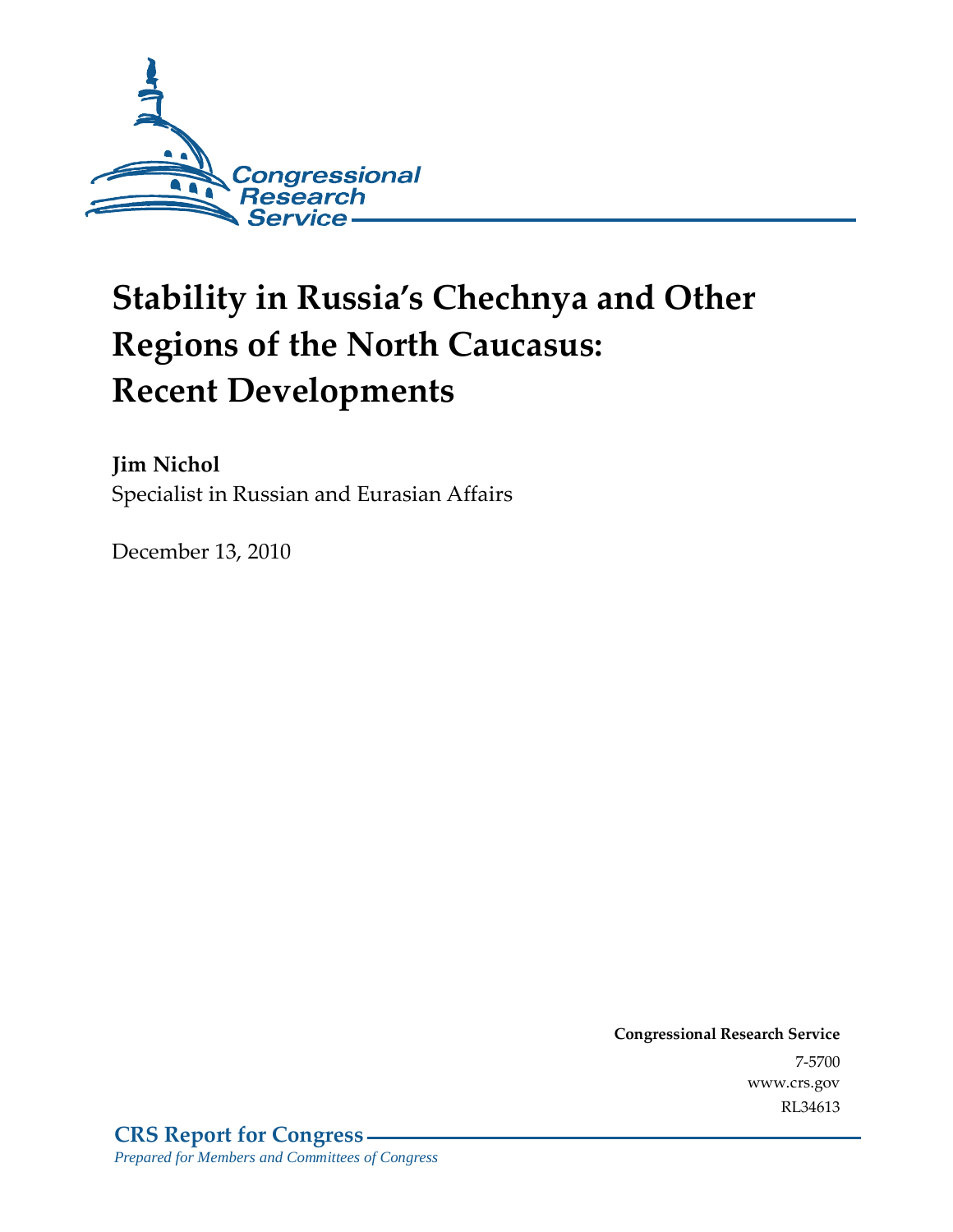### **Summary**

Terrorist attacks in Russia's North Caucasus—a border area between the Black and Caspian Seas that includes the formerly breakaway Chechnya and other ethnic-based regions—appeared to increase substantially in 2007-2009. Moreover, civilian and government casualties reached levels not seen in several years and terrorist attacks again took place outside the North Caucasus. Although the number of terrorist incidents may have leveled off or even declined slightly in 2010 from the high levels of 2009, the rate of civilian and government casualties continued to increase throughout the North Caucasus in 2010 and a rising number of terrorist incidents took place outside of Chechnya. Illustrative of the new range and scope of violence, the Moscow subway system was bombed in March 2010, resulting in over 40 deaths and dozens of injuries.

Before the recent rise in terrorism, it seemed that government security forces had been successful in tamping down their range and scope by aggressively carrying out over a thousand sweep operations ("zachistki") in the North Caucasus. During these operations, security forces surround a village and search the homes of the residents, ostensibly in a bid to apprehend terrorists. Critics of the operations allege that the searches are illegal and that troops frequently engage in pillaging and gratuitous violence and are responsible for kidnapping for ransom and "disappearances" of civilians. Through these sweeps, as well as through thousands of direct clashes, most of the masterminds of previous large-scale terrorist attacks were killed.

Some observers suggest that the increasing scope of public discontent against zachistki and deep economic and social distress are contributing to growing numbers of recruits for terrorist groups and to increasing violence in the North Caucasus. Interethnic and religious tensions are also responsible for some of the increased violence. Many ethnic Russian and other nonnative civilians have been murdered or have disappeared, which has spurred the migration of most of the nonnative population from the North Caucasus. Russian authorities argue that foreign terrorist groups continue to operate in the North Caucasus and to receive outside financial and material assistance.

The United States generally has supported the Russian government's efforts to combat terrorism in the North Caucasus. However, successive Administrations and Congress have continued to raise concerns about the wide scope of human rights abuses committed by the Russian government in the North Caucasus. The conference agreement on Consolidated Appropriations for FY2010 (P.L. 111-117), calls for \$7.0 million to continue humanitarian, conflict mitigation, human rights, civil society and relief and recovery assistance programs in the North Caucasus. It also repeats language used for several years that directs that 60% of the assistance allocated to Russia will be withheld (excluding medical, human trafficking, and Comprehensive Threat Reduction aid) until the President certifies that Russia is facilitating full access to Chechnya for international nongovernmental organizations providing humanitarian relief to displaced persons.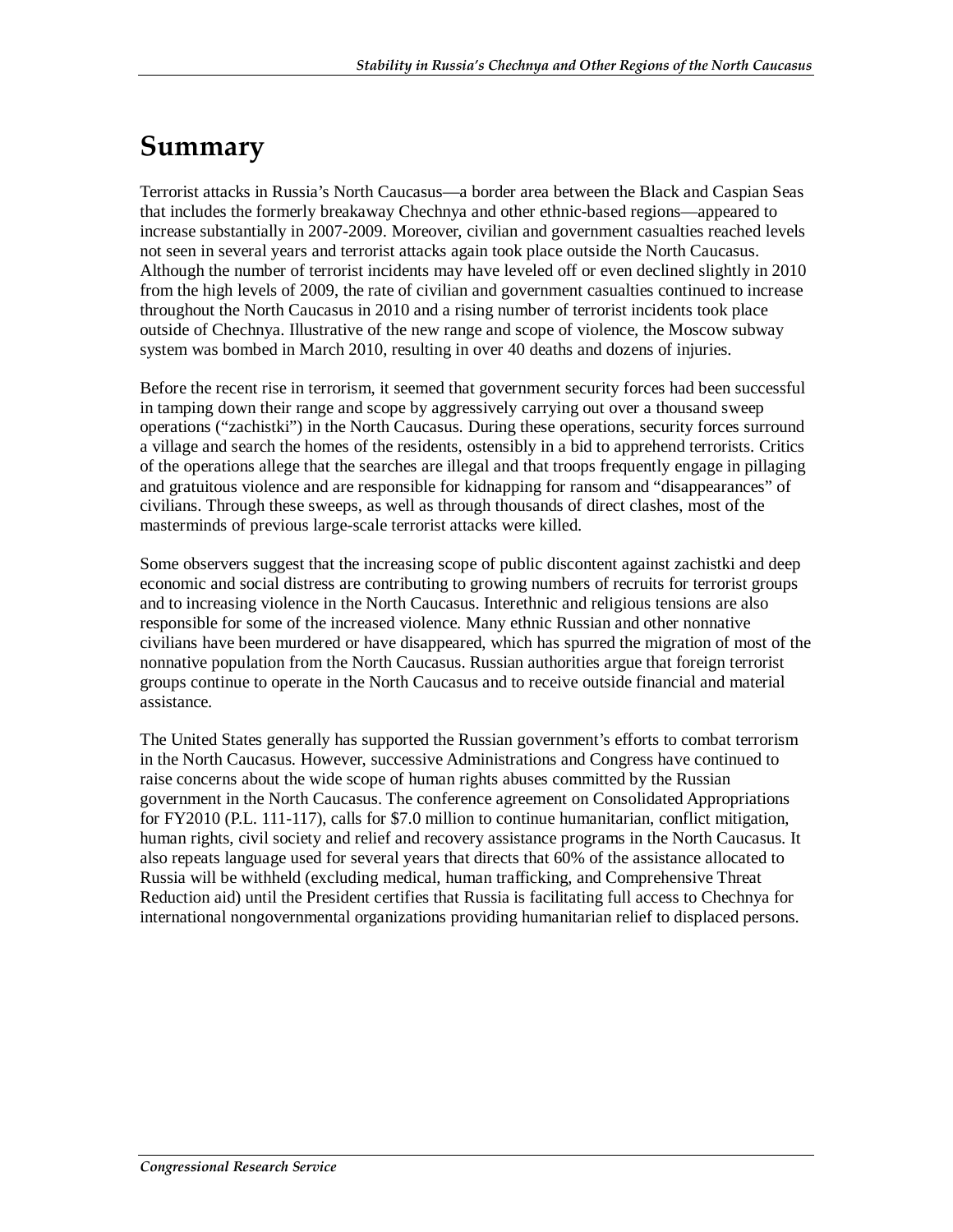### Contents

### **Tables**

| Table 2. U.S. Assistance to Russia's North Caucasus Region, FY2007 and FY2008 |  |
|-------------------------------------------------------------------------------|--|

### Contacts

|--|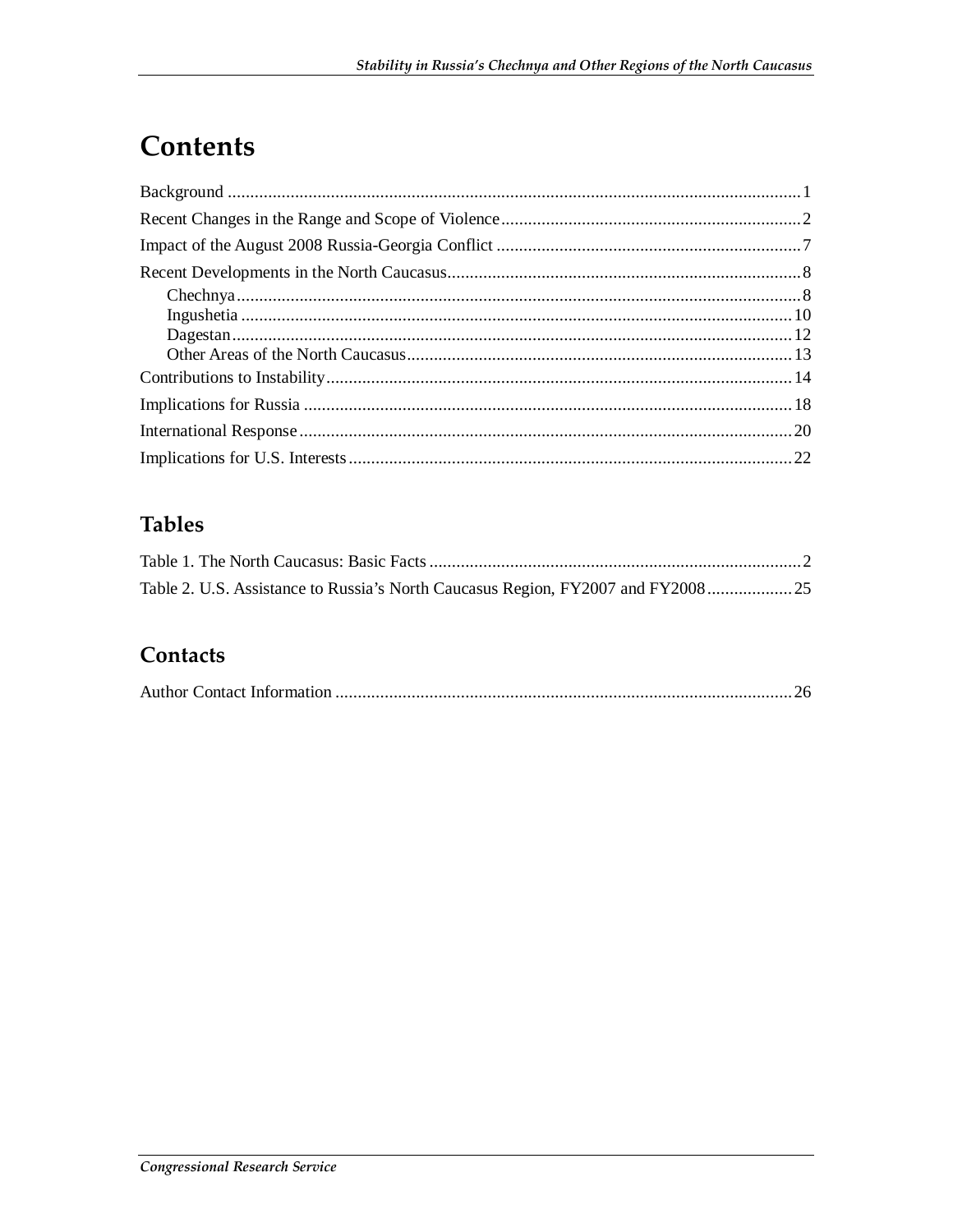# **Background**

During and after the breakup of the Soviet Union in 1991, the North Caucasus area of Russia experienced substantial disorder. Among such disorder, breakaway conflicts in neighboring Georgia rallied some North Caucasians to support their efforts; Chechen separatism gained ground, contributing to the breakup of the then-Chechen-Ingush Republic along ethnic lines; and ethnic Ingush clashed with ethnic North Ossetians over disputed territory. Russia's then-President Boris Yeltsin implemented a federal system that permitted substantial regional autonomy over governance and taxes. While most North Caucasus republics agreed to remain as parts of Russia, Chechnya was at the forefront in demanding independence. In 1994-1996, Russia fought against Chechen separatists in a bloody campaign that led to thousands of Russian and Chechen casualties and hundreds of thousands of displaced persons, but ceasefire accords in 1996 resulted in de facto self-rule in Chechnya. Organized crime and Islamic extremism subsequently greatly increased in Chechnya and spilled out into bordering and other areas of Russia, including the alleged bombing of apartment buildings in Moscow and elsewhere in 1999 by Chechen terrorists. Ostensibly in response to the rising cross-border violence, Russia's then-Premier Putin ordered military, police, and security forces to reenter Chechnya in late 1999. By early 2000, these forces occupied most of the region, resulting again in large numbers of civilian casualties and displaced persons.

Over the next few years, government security forces acted extremely aggressively to tamp down the range and scope of the insurgency by aggressively carrying out over a thousand counterterrorism operations (termed "zachistki" or "cleaning-up" operations) in Chechnya and elsewhere in the North Caucasus. During these operations, security forces surround a village and search the homes of the residents, ostensibly in a bid to apprehend terrorists. Critics of the operations allege that the searches are illegal and that troops frequently engage in pillaging and gratuitous violence and are responsible for kidnapping for ransom and "disappearances" of civilians. Through these sweeps, as well as through thousands of direct clashes, most of the masterminds of previous large-scale terrorist attacks were killed and such attacks became rarer, although they did not cease completely. In September 2004, terrorists attacked the Beslan grade school in North Ossetia, where 300 or more civilians, police, and troops were killed, and in October 2005, terrorists attacked the town of Nalchik in Kabardino-Balkaria, where 50 or more were killed.

Although local Islamic extremist insurgents outside of Chechnya had cooperated to some degree with the Chechen insurgents for several years, in May 2005, then-Chechen rebel leader Abdul-Khalim Saydullayev decreed the formation of a Caucasus Front against Russia among Islamic believers in the North Caucasus. The goal of the front was to enhance Chechen ideological, logistical, and financial support for wider hostilities. In October 2007, his successor, Doku Umarev, declared a Caucasus Emirate embracing the North Caucasus and other Muslim areas of Russia.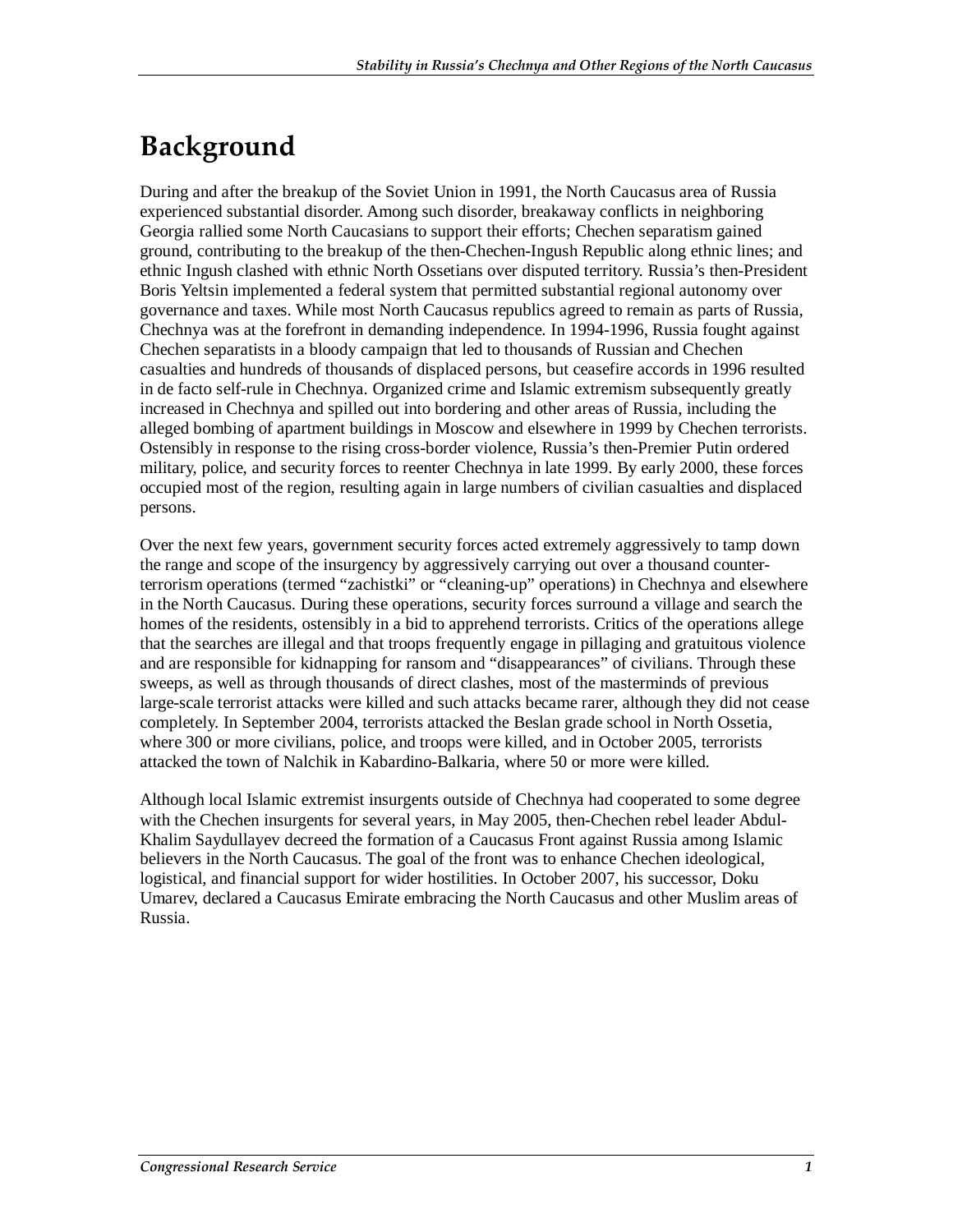| <b>Republic</b>                   | <b>Population</b> | <b>Ethnic Groups</b>                                                                                                                                                                     |  |  |
|-----------------------------------|-------------------|------------------------------------------------------------------------------------------------------------------------------------------------------------------------------------------|--|--|
| Adygea Republic                   | 447,000           | Russians (64.5%), Adyghe (24.2%),<br>Armenians (3.4%), Ukrainians (2%), and<br>others.                                                                                                   |  |  |
| Chechnya Republic                 | 1.1 million       | Chechens (93.5%), Russians (3.7%), Kumyks<br>$(0.8\%)$ , and others.                                                                                                                     |  |  |
| Dagestan Republic                 | 2.577 million     | Avars (29.4%), Dargins (16.5%), Kumyks<br>(14.2%), Lezgins (13.1%), Russians (6.7%),<br>Laks (5.4%), Tabasarans (4.3%), Azeris<br>(4.3%), Chechens (3.4%), Nogais (1.5%), and<br>others. |  |  |
| Ingushetia Republic               | 467,000           | Ingush (77.3%), Chechens (20.4%), Russians<br>$(1.2%)$ , and others.                                                                                                                     |  |  |
| Kabardino-Balkar<br>Republic      | 901,500           | Kabardins (55.3%), Russians (25.1%),<br>Balkars (11.6%), Ossetians (1.1%), and<br>others.                                                                                                |  |  |
| Karachay-Cherkess<br>Republic     | 439,500           | Karachays (38.5%), Russians (33.6%),<br>Cherkess (11.3%), Abazins (7.4%), Nogais<br>$(3.4%)$ , and others.                                                                               |  |  |
| North Ossetia-<br>Alania Republic | 710,000           | Ossetians (62.7%), Russians (23.2%), Ingush<br>(3.0%), Armenians (2.4%), and others.                                                                                                     |  |  |

#### **Table 1. The North Caucasus: Basic Facts**

**Source:** 2002 Russian Census. According to some Russian demographers, population figures for the 2002 and 2010 censuses (the 2010 data have not yet been released in final form) may have been exaggerated by local officials to gain more economic subsidies from Moscow or to mask losses from conflict and out-migration.

**Note:** The North Caucasus Federal District, spun off in January 2010 from the Southern Federal District, consists of Stavropol Territory and the Republics of Chechnya, Dagestan, Ingushetia, Kabardino-Balkaria, Karachay-Cherkessia, and North Ossetia-Alania. The Adyghe Republic, within Krasnodar Territory, remained in the Southern Federal District.

### **Recent Changes in the Range and Scope of Violence**

Terrorist attacks in Russia's North Caucasus area appeared to greatly increase in numbers since 2007, according to many observers. Moreover, civilian and government casualties reached levels not seen in several years and large-scale terrorist attacks again took place outside the North Caucasus. Although the number of terrorist incidents may have leveled off or even declined slightly in 2010 in Chechnya and Ingushetia from the high levels of 2009 (see below), civilian and government casualties continue to increase throughout the North Caucasus and a rising number of terrorist incidents take place outside of Chechnya. Illustrative of the new level of violence, suicide bombings took place in Moscow on March 29, 2010—the first since 2004 resulting in over 40 deaths and dozens of injuries.

The rise in terrorist attacks in the late 2000s has been met by an increase in zachistki and in reported human rights abuses linked to security forces, such as abductions for ransom or "disappearances." In Chechnya, leader Ramzan Kadyrev has advocated holding families responsible for the terrorist actions of their relatives, and local security forces allegedly have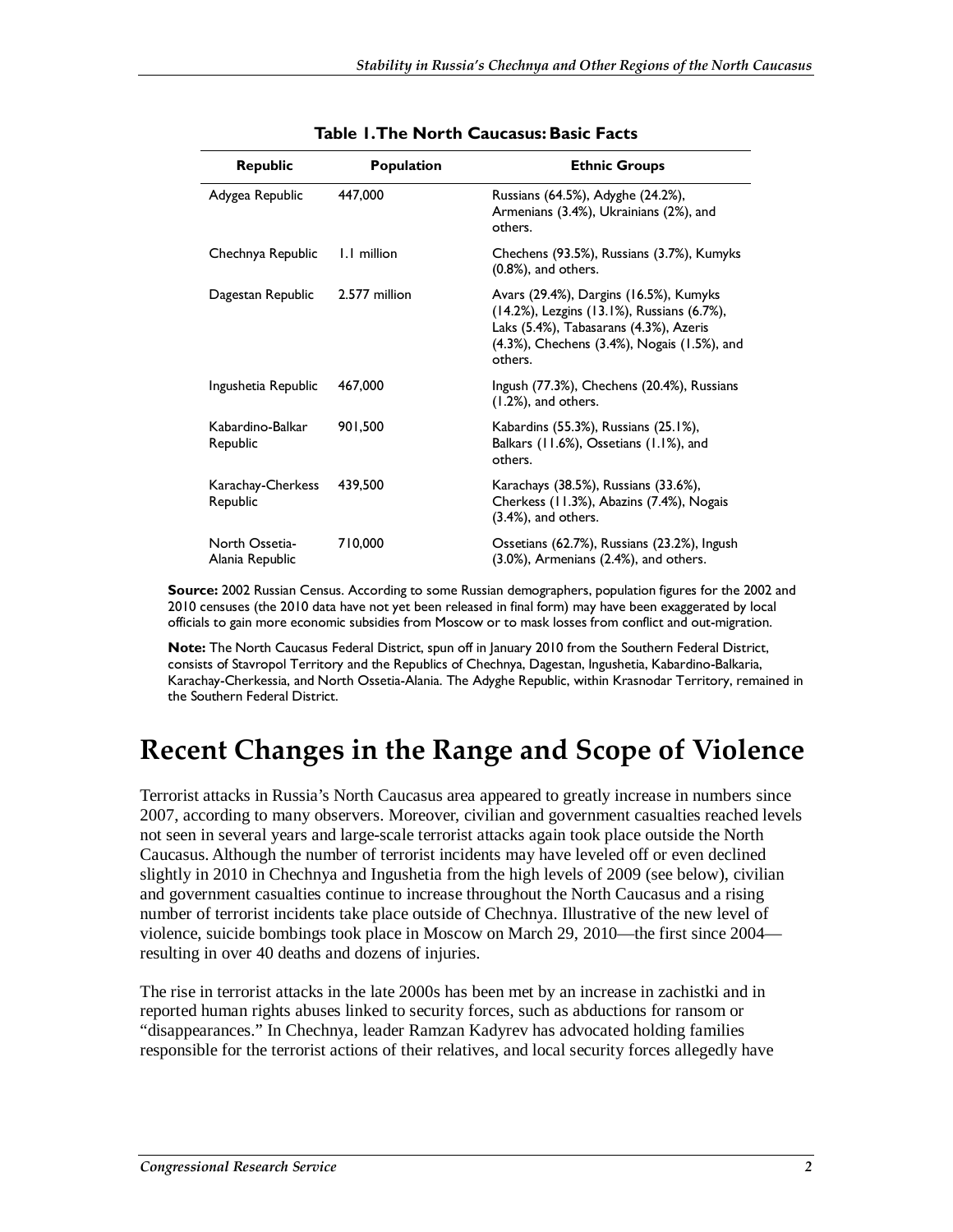tortured family members or burned their houses.<sup>1</sup> The increased conflict also has placed human rights and aid workers in renewed jeopardy. Some observers suggest that the increasing scope of public discontent against zachistki and deep economic and social distress are contributing to growing numbers of recruits for terrorist groups and to increasing violence in the North Caucasus. Interethnic and religious tensions are also responsible for some of the increasing violence.

The violence in the North Caucasus has spurred migration from the North Caucasus of some of the native population and most of the nonnative population. Unlike in most other federal subunits of Russia, eponymous or other native ethnic groups have strengthened their majority status in all the North Caucasian republics except in Adygea, and even there, ethnic Russians are declining as a percentage of the population. According to some reports, few ethnic Russians reportedly remain as residents in Chechnya and Ingushetia, except for military personnel.<sup>2</sup>

The Center for Strategic and International Studies (CSIS), a private research organization, has suggested that the incidence of jihadist-related violence started to increase in the North Caucasus in 2007 and that such violence greatly increased in 2008-2009. Data for 2010 compiled by CSIS and by the Monterey Terrorism Research and Education Program, an endeavor of the private Monterey Institute of Middlebury College, also appear to indicate a substantial but slightly slowing rate of increase of terrorist incidents in the North Caucasus in  $2010<sup>3</sup>$ 

According to data compiled by the U.S. government Open Source Center, there were 1,082 violent incidents in January through November 2010, compared to 1,382 in 2009. These data may suggest that the number of violent incidents peaked in 2009 and may have evened off or be slightly lower when complete data are compiled for 2010. However, the Open Source Center data also suggest that the injuries and deaths suffered by local officials and civilians increased in 2010 compared to 2009, and that the numbers of security personnel injured or killed declined, perhaps indicating that mujahidin are increasingly targeting civilians.<sup>4</sup> Recent statements from the Caucasus Emirate seem to set forth a strategy of targeting civilians. Analyst Mairbek Vatchagaev has stated that "the militants seem to have taken the idea that there is a 'peaceful civilian population' off their agenda and this attests to the radicalization of the Islamist movement in the North Caucasus…. Apparently, the radical forces that insist on waging total war throughout Russia have gained the upper hand."<sup>5</sup>

<sup>&</sup>lt;sup>1</sup> Human Rights in Russia Hearing May 6, 2010

North Caucasus Panel

Testimony by Tanya Lokshina, Human Rights Watch Russia Office

<sup>2</sup> Valery Dzutsev, "North Caucasus' Ethnic Russian Population Shrinks as Indigenous Populations Grow," *Eurasia Daily Monitor*, November 13, 2009.

<sup>&</sup>lt;sup>3</sup> Summer 2010: Not Just a Chechen Conflict, Center for Strategic and International Studies, 2010; Gordon Hahn, "Russian Officials Offer Data on Counter-Jihadism Operations in 2010," *Islam, Islamism and Politics in Eurasia Report*, Monterey Terrorism Research and Education Program, Monterey Institute for International Studies, November 29, 2010. CSIS defines violent incidents as including "abductions of military personnel and civilians, bombings, assassinations of key civilian and military leaders, rebel attacks, police or military operations against suspected militants, destruction of property by militants, and the discovery of weapons."

<sup>4</sup> *North Caucasus Incidents Database Aug 08-End Nov 10*, Open Source Center; The Open Source Center data include incidents in Stavropol Krai that are not reported in the CSIS database. Both the CSIS and OSC data were compiled from Russian and other media reports.

<sup>&</sup>lt;sup>5</sup> Mairbek Vatchagaev, "The Radicals Among the North Caucasus Rebels Appear to Have Gained the Upper Hand," *North Caucasus Analysis*, September 10, 2010.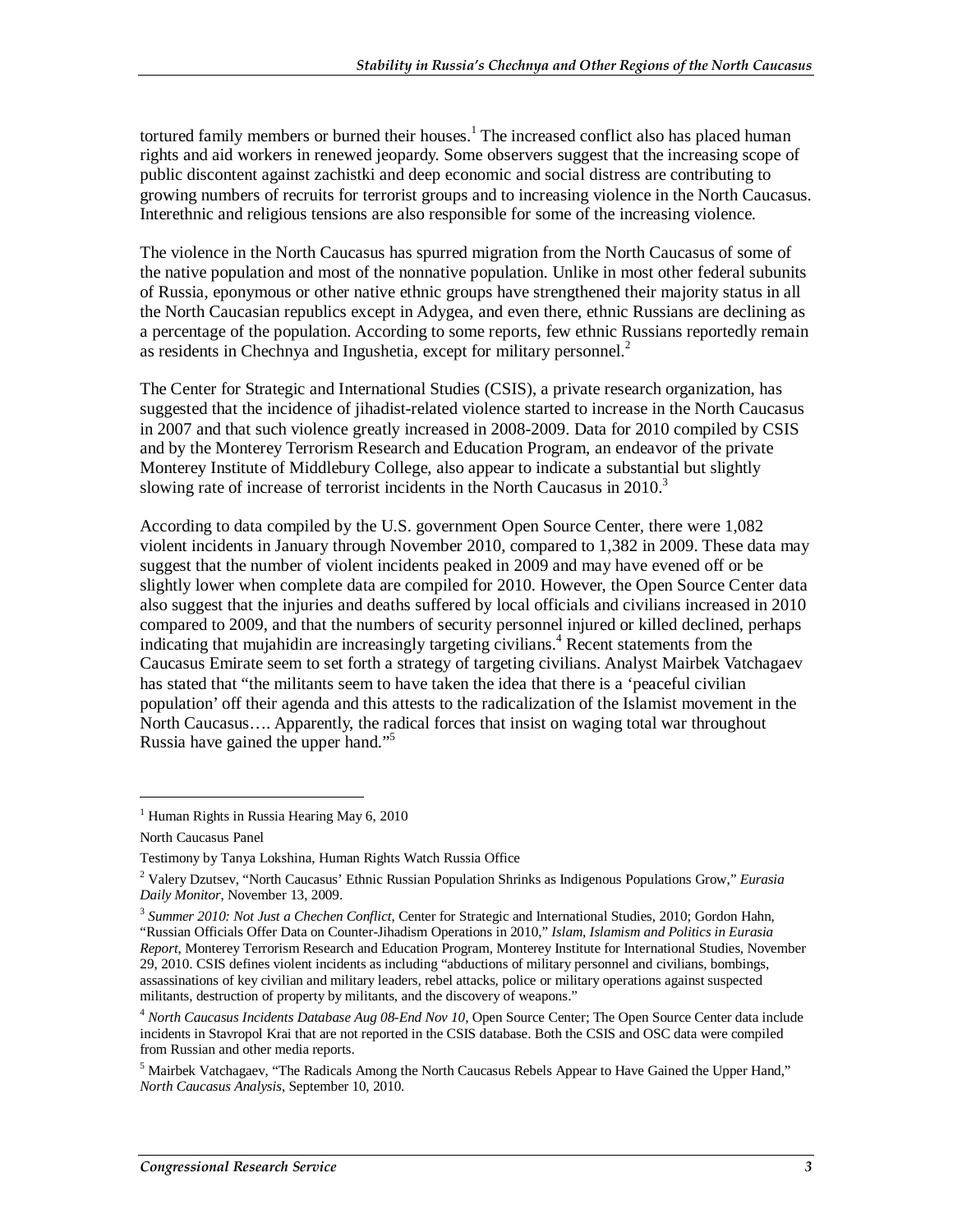All three data sources mentioned above appear to indicate that the incidence of violent incidents continues to broaden beyond Chechnya. According to the Open Source Center data, violent incidents in Chechnya and Ingushetia declined substantially in 2010 from the previous year, from 452 in 2009 in Chechnya to 241 in the first eleven months of 2010, and from 436 in Ingushetia in 2009 to 248 in 2010. However, this data source also reports that the number of violent incidents substantially increased in 2010 over the previous year in Dagestan, Kabarda-Balkaria, and Stavropol Territory, from 384 in Dagestan in 2009 to 412 in 2010; from 70 in Kabarda-Balkaria in 2009 to 147 in 2010; and from 6 in Stavropol Territory in 2009 to 11 in 2010.

All three data sources rely on media reports and may be influenced by censorship in the North Caucasus, particularly in Chechnya. The validity of the Russian government's own data was questioned by President Medvedev at a meeting of police, security, and political officials in the North Caucasus Federal District on November 19, 2010. He mentioned that crime had increased in the North Caucasus and that crime-solving rates had declined, but retorted that "let me make this clear to the heads of our law-enforcement agencies: we cannot believe the statistics because they are often nonsense." While he reported that several dozen terrorism-related crimes had been prevented (such as by defusing improvised explosive devices) and that many "bandits" had been "neutralized" during 15 combat operations per day and over one zachistka per week in 2010 in the District, he stressed that there had been "little improvement" in halting "the number of shootings, explosions, [and] murders of civilians, religious leaders and law enforcement personnel" by terrorists. Responding to Medvedev, Aleksandr Bortnikov, the Director of the FSB, appeared to challenge Medvedev by asserting that terrorist activity in the District had declined in 2010. However, he agreed with Medvedev that the situation remained "complicated," and that it "requires additional measures, not only security and preventive measures, but also steps to stimulate the regions economy, invigorate the job market and bring down unemployment."<sup>6</sup>

Even though the counter-terrorist operations regime in Chechnya was formally lifted in early 2009, dozens of zachistki against alleged terrorists have continued to be carried out or have even increased in the republic as well as elsewhere in the North Caucasus, involving the declaration of counter-terrorist operations areas in villages and rural areas where civil rights are curtailed.<sup>7</sup>

Among prominent recent terrorist incidents:

• Dagestani Internal Affairs Minister Adilgerey Magomedtagirov was killed on June 5, 2009. Partly in response to this murder, President Medvedev flew to Dagestan and convened a session of the Russian Security Council to discuss regional counter-measures against terrorism. He stated that during the first half of the year, over 300 acts of terrorism had taken place in the North Caucasus (including over 100 bombings), that 75 police and other local government officials had been killed, that 48 civilians had died, and that 112 terrorists had been "eliminated."<sup>8</sup>

<sup>6</sup> The Kremlin, President of Russia, *Beginning of Meeting on Comprehensive Measures to Ensure Security in the North Caucasus Federal District, 19 November 2010, Yessentuki*, November 19, 2010.

<sup>7</sup> Council of Europe. Commissioner for Human Rights*. Report by Thomas Hammarberg, Commissioner for Human Rights of the Council of Europe, Following His Visit to the Russian Federation (Chechen Republic and the Republic of Ingushetia) on 2 -11 September 2009*, November 24, 2009.

<sup>8</sup> President of the Russian Federation. *Russian president addresses Security Council meeting on Caucasus*, June 10, 2009, at http://www.kremlin.ru.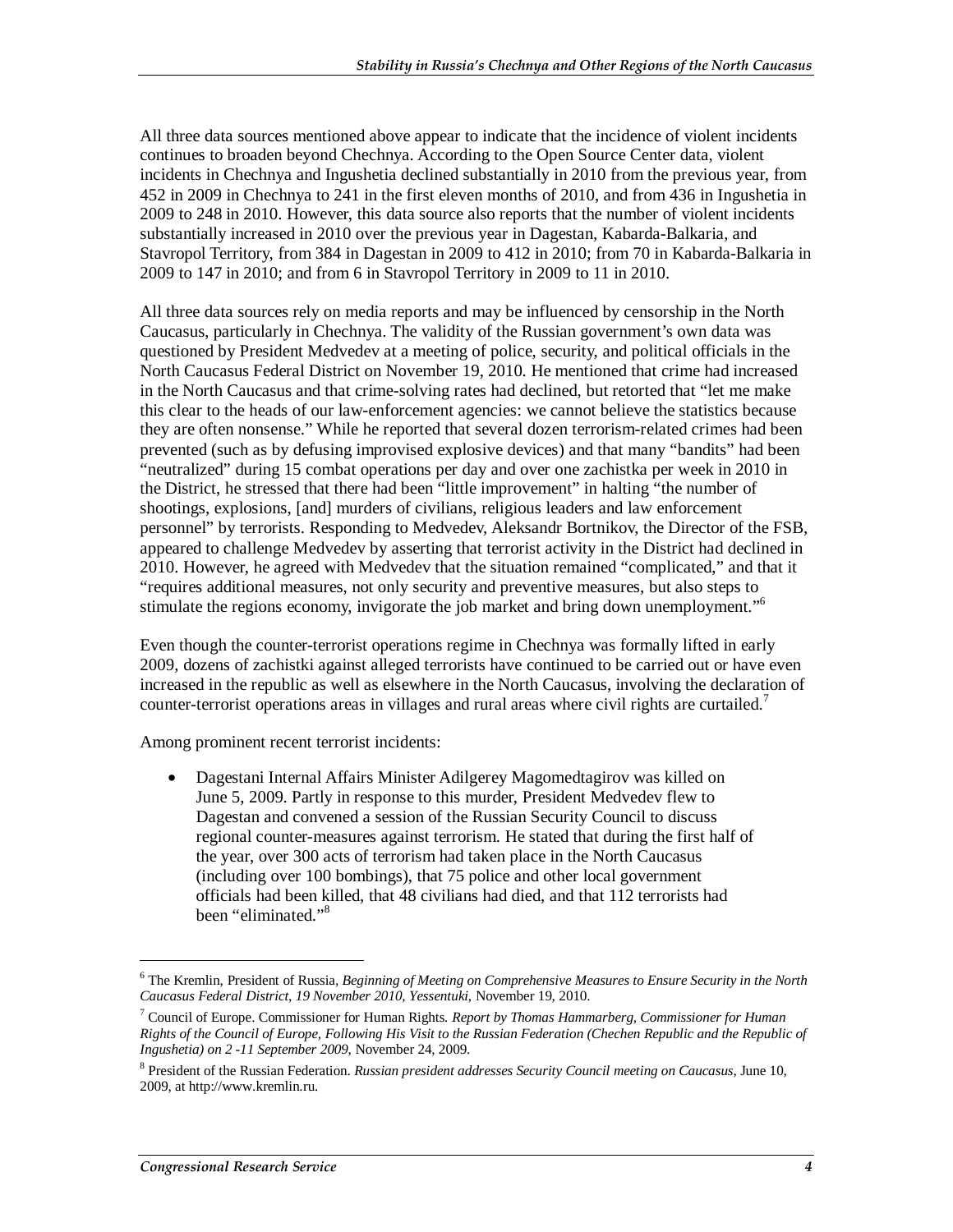- The president of Ingushetia, Yunus-bek Yevkurov, was severely wounded by a bomb blast on June 22, 2009.
- In July 2009, prominent human rights advocate Natalia Estemirova was abducted in Chechnya and, after passing through police checkpoints, was found murdered in Ingushetia.
- In August 2009, Zarema Sadulayeva and Alik Dzhabrailov, who ran a child rehabilitation center in Chechnya, were murdered.
- A suicide truck bombing in Ingushetia killed 25 and wounded 136 policemen and civilians in August 2009. The Caucasus Emirate's Riyadus Salikhin Battalion (see below) was implicated in the attack. President Medvedev fired the republic's Interior Minister and at a meeting of the Security Council in Stavropol he admitted that "some time ago, I had an impression that the situation in the Caucasus had improved. Unfortunately, the latest events proved that this was not so." He reportedly ordered a purge of corrupt policemen throughout the North Caucasus, called for rotating policemen into and out of the North Caucasus to combat corruption and inefficiency, and urged legal and judicial changes that would reduce procedural rights and streamline the prosecution of "bandits."<sup>9</sup>
- In October 2009, Ingush opposition leader and human rights activist Maksharip Aushev was killed in Kabardino-Balkaria.10
- The Nevskiy Express railway train was bombed outside of Moscow on November 27, 2009, killing 27 passengers and injuring 90. Some of the victims were high-ranking Russian officials, including a member of the Federation Council (upper legislative chamber). The same train had been bombed in 2007, allegedly by Pavel Kosolapov (an associate of Chechen rebel leader Doku Umarov and the late Chechen terrorist Shamil Basayev). Other explosions targeted trains in Dagestan the day before and the day after the Nevskiy Express bombing, although no casualties were reported. Russian media termed the Nevskiy Express bombing the worst terrorist act outside of the North Caucasian region since the August 2004 bombing of two airliners that had taken off from Moscow, killing 89. On December 2, Umarov allegedly took responsibility for ordering the Nevskiy Express bombing and warned that "acts of sabotage will continue for as long as those occupying the Caucasus do not stop their policy of killing ordinary Muslims."<sup>11</sup> In March 2010, the Russian Federal Security Service (FSB) reported that it had killed Said Buryatskiy (Aleksander Tikhomirov), a purported leader of the Riyadus Salikhin Battalion, and alleged that he had been involved in the bombing.
- On January 6, 2010, a suicide bomber killed six policemen and wounded 20 in Dagestan.
- On March 29, 2010, female suicide bombers killed 40 civilians and wounded more than 70 at two Moscow Metro stations. Umarev took responsibility for the

<sup>9</sup> *CEDR*, August 14, 2009, Doc. No. CEP-950185; and August 25, 2009, Doc. No. CEP-546006.

<sup>10</sup> Philip P. Pan, "Opposition Figure Maksharip Aushev Gunned Down in Russia's North Caucasus," *Washington Post*, October 25, 2009.

<sup>11</sup> *Reuters*, December 2, 2009.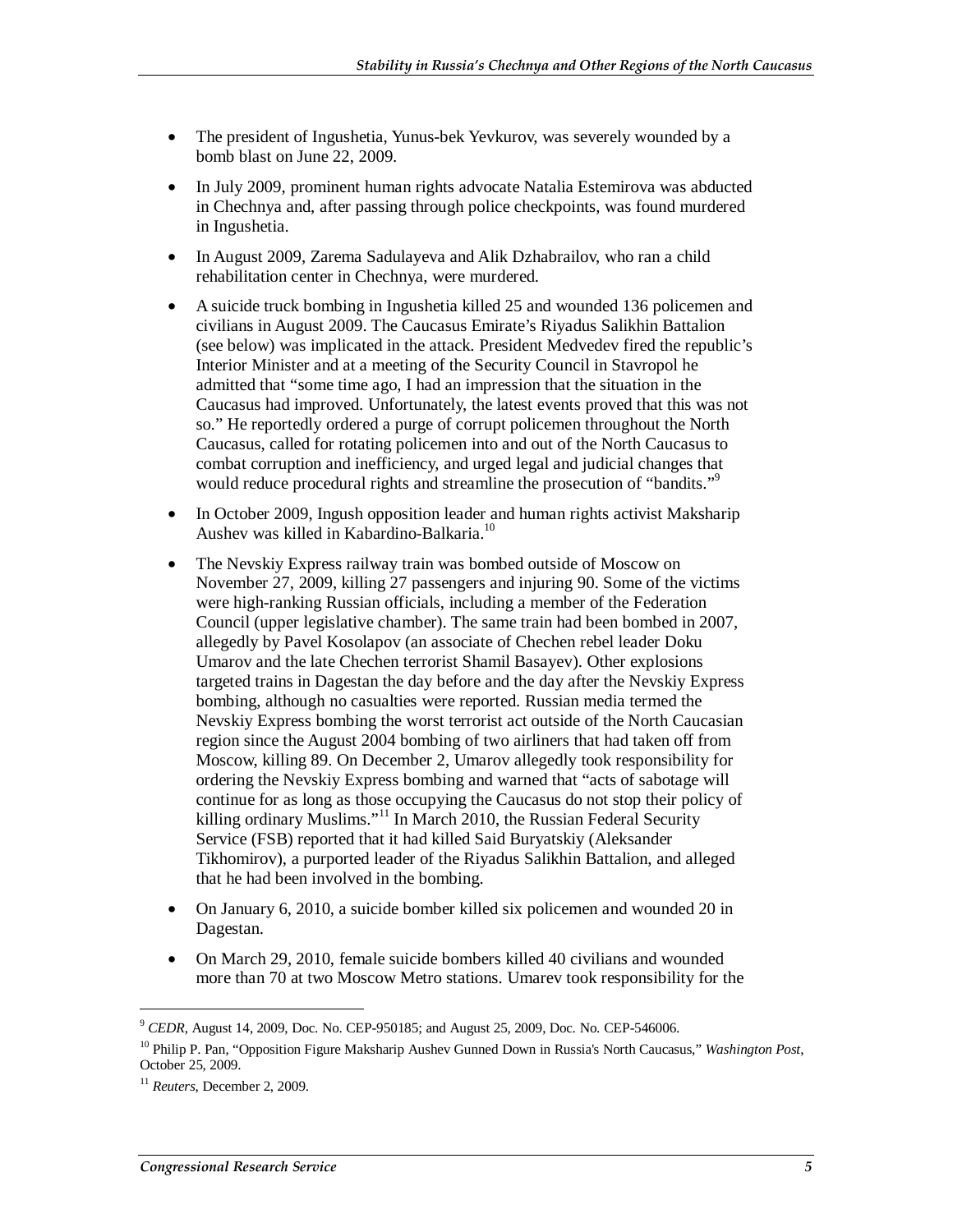attack, stating that it was carried out by the Riyadus Salikhin Battalion as revenge for what he termed a February 2010 "massacre by Russian invaders" of several children and adults in Chechnya. He reiterated to ethnic Russians/non-Muslims that the "war will come to your streets, and you will feel it with your own lives and skins."

- On March 31, 2010, a double suicide bombing in Kizlyar, in Dagestan, killed 12 individuals, mainly police officers, and injured 23.
- On May 26, 2010, a suicide attack at a concert hall in Stavropol killed seven individuals and injured another 40.
- In July 2010, 3-5 attackers killed two guards at the Baksanskaya hydroelectric power plant in Kabarda-Balkaria and set off explosions that destroyed two turbines. The attack was the most prominent to date against North Caucasian infrastructure, and President Medvedev ordered stepped-up security at infrastructure facilities. The Russian FSB blamed the attack on Amir Abdullah (Asker Dzhappuyev), the commander of mujahidin in the Caucasus Emirate's "province" of Kabarda, Balkaria and Karachay.
- On August 28, 2010, about 60 Mujahidin attacked Ramzan Kadyrov's native village, Tsentoroy, reportedly killing six police and wounding over two dozen police and civilians.
- On September 9, 2010, a car-bomb attack occurred at a crowded marketplace in Vladikavkaz, killing 19 adults and children and injuring over 190. President Medvedev responded that "we will certainly do everything to catch these monsters,… who have committed a terrorist attack against ordinary people. What's more, a barbarous terrorist attack. We will do everything so that they are found and punished in accordance with the law of our country, or in the case of resistance or other cases, so that they are eliminated." The Caucasus Emirate's Ingush Vilayet reportedly took responsibility, stating that the attack was aimed against "Ossetian infidels" on "occupied Ingush lands."<sup>12</sup>
- On October 19, 2010, 3-5 Mujahidin raided the Chechen Republic legislative building in Grozny. They may have been targeting Kadyrev and Nurgaliyev, who reportedly may have been planning a meeting in the building. One suicide bombing occurred as the insurgents stormed the building, and others took place after a firefight, reportedly killing three and wounding 17 police and civilians.

In his November 2009 address to the Russian Federal Assembly (legislature), President Medvedev stated that the security situation in the North Caucasus "is the most serious internal problem," of Russia, and announced that he would soon appoint "someone with enough authority to effectively coordinate" stepped-up socioeconomic development programs in the region.<sup>13</sup> In January 2010, President Medvedev appointed Krasnoyarsk Territory Governor Aleksandr Khloponin as the presidential representative of the newly created North Caucasus Federal District. Khloponin was also appointed a deputy premier, which placed him more directly under the authority of Premier Vladimir Putin. Medvedev stated that Khloponin would wield authority

<sup>&</sup>lt;sup>12</sup> *CEDR*. September 9, 2010, Doc. No. CEP-950171; September 17, 2010, Doc. No. CEP-4015.

<sup>13</sup> The Kremlin, President of Russia, *Presidential Address to the Federal Assembly of the Russian Federation*, November 12, 2009.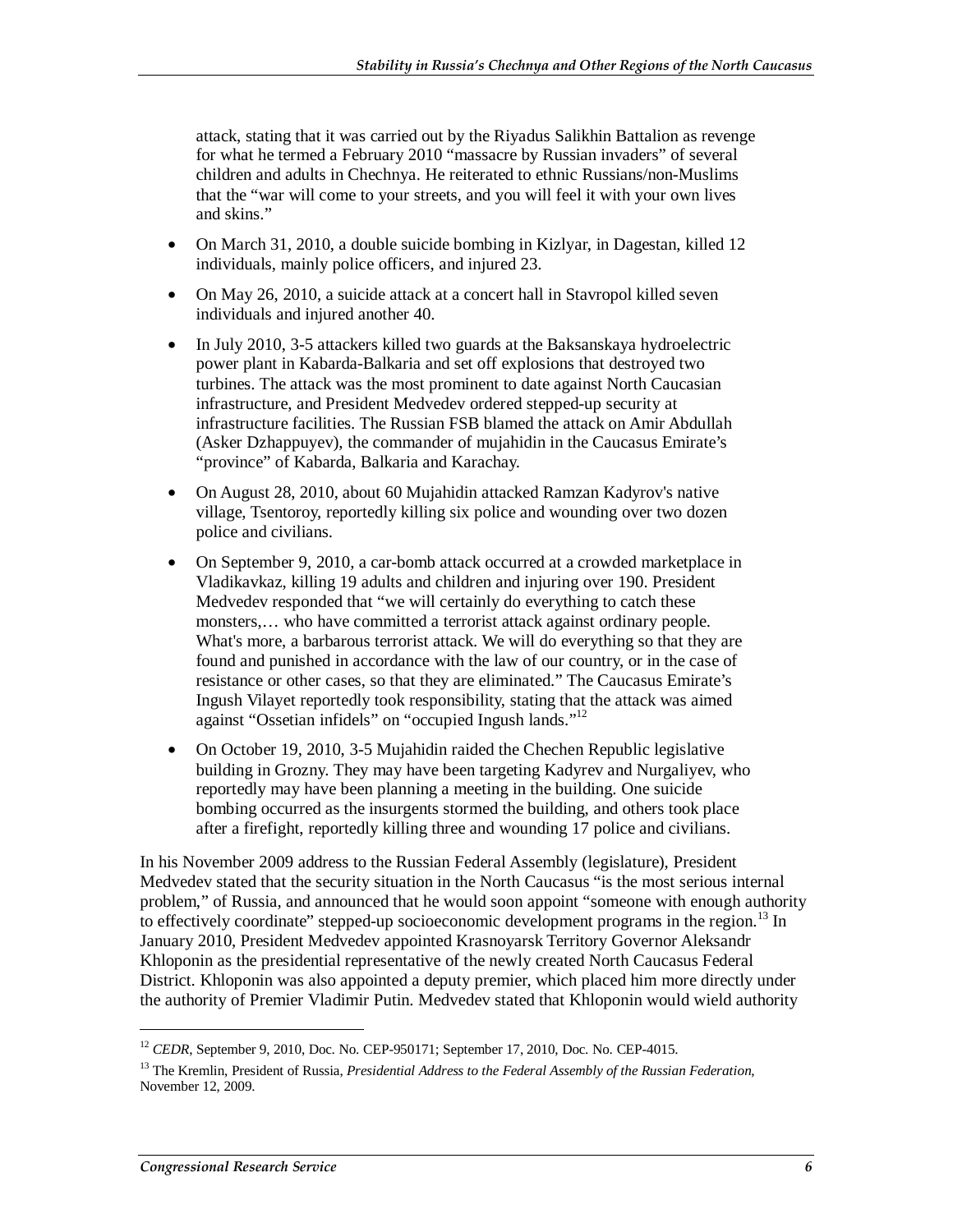over economic development and would work to combat "mass unemployment, economic crime, cronyism and bribery. $^{514}$ 

Unlike the previous year, President Medvedev did not mention instability in the North Caucasus during his address to the Federal Assembly on November 30, 2010. However, Alexander Khloponin, presidential envoy in the North Caucasus Federal District (see below), hastened to state just after the address that many of Medvedev's proposed domestic welfare initiatives would impact the area, and that the actions called for in the previous year's address for the North Caucasus remained the *modus operandi*. That same day, Ministry of the Interior official Sergey Chenchik reported that over 600 terrorist crimes had been committed in the Federal District, resulting in the deaths of 242 law enforcement personnel, 127 civilians, and 351 militants, and that all the crimes had been solved with the killing or detention of the "bandits." Also on November 30, 2010, law enforcement officials announced that a zachistka had been launched in the village of Balakhani in Dagestan "to track down militants and to see if weapons, ammunition or explosives were illegally being stored."<sup>15</sup>

In line with Medvedev's call in his 2009 address to the Federal Assembly for greater socioeconomic development efforts in the North Caucasus, an official strategy was promulgated in September 2010. It sets forth goals for the development of the area through 2025, stressing investments in agriculture, tourism, health resorts, energy and mining, and light industry. It also calls for encouraging ethnic Russians to resettle in the area, including by initially setting employment quotas for ethnic Russians. Eventually, by encouraging interethnic harmony, the strategy suggests, the practice of allocating jobs by ethnicity and clan rather than merit might be eliminated. The strategy sets forth an optimum scenario where average wages increase by 250% and unemployment decreases by 70% by 2025. A timeline for implementing the strategy was to be developed by December 2010, but has been delayed. To bolster entrepreneurship, a regional development bank with charter capital of \$16 million will be set up, to augment the public-private investment fund with capital of about \$200,000. Putin heads an inter-agency commission to monitor the projects; the commission plans to hold its first meeting in late 2010.

### **Impact of the August 2008 Russia-Georgia Conflict**

Several Russian policymakers and others have suggested that the August 2008 Russia-Georgia conflict contributed to increased instability in the North Caucasus. Russian analyst Viktor Nadein-Raevsky has claimed that "external forces and the so-called Wahhabi underground ... aiming to weaken Russia and to sever the Caucasus from it laid great hopes on Georgia's attack." These groups "had planned a large-scale offensive in the Russian Caucasus in the wake of Georgia's aggression. When it proved to be a failure these forces changed tactics," and launched terrorist attacks instead.<sup>16</sup> Dagestani President Mukhu Aliyev also asserted in late November 2009 that the activity of foreign terrorists had increased in the republic since August 2008. According to the Center for Strategic and International Studies, there was a "lull in violence" in the North

<sup>&</sup>lt;sup>14</sup> The Kremlin, President of Russia, *Beginning of Meeting with Aleksandr Khloponin*, Newly Appointed Presidential *Plenipotentiary Envoy to North Caucasus Federal District and Deputy Prime Minister of Russia*, January 20, 2010. 15 *Interfax*, November 30, 2010.

<sup>16 &</sup>quot;Wave of Terror Looming Over the Caucasus?" *Russia Today*, November 7, 2008.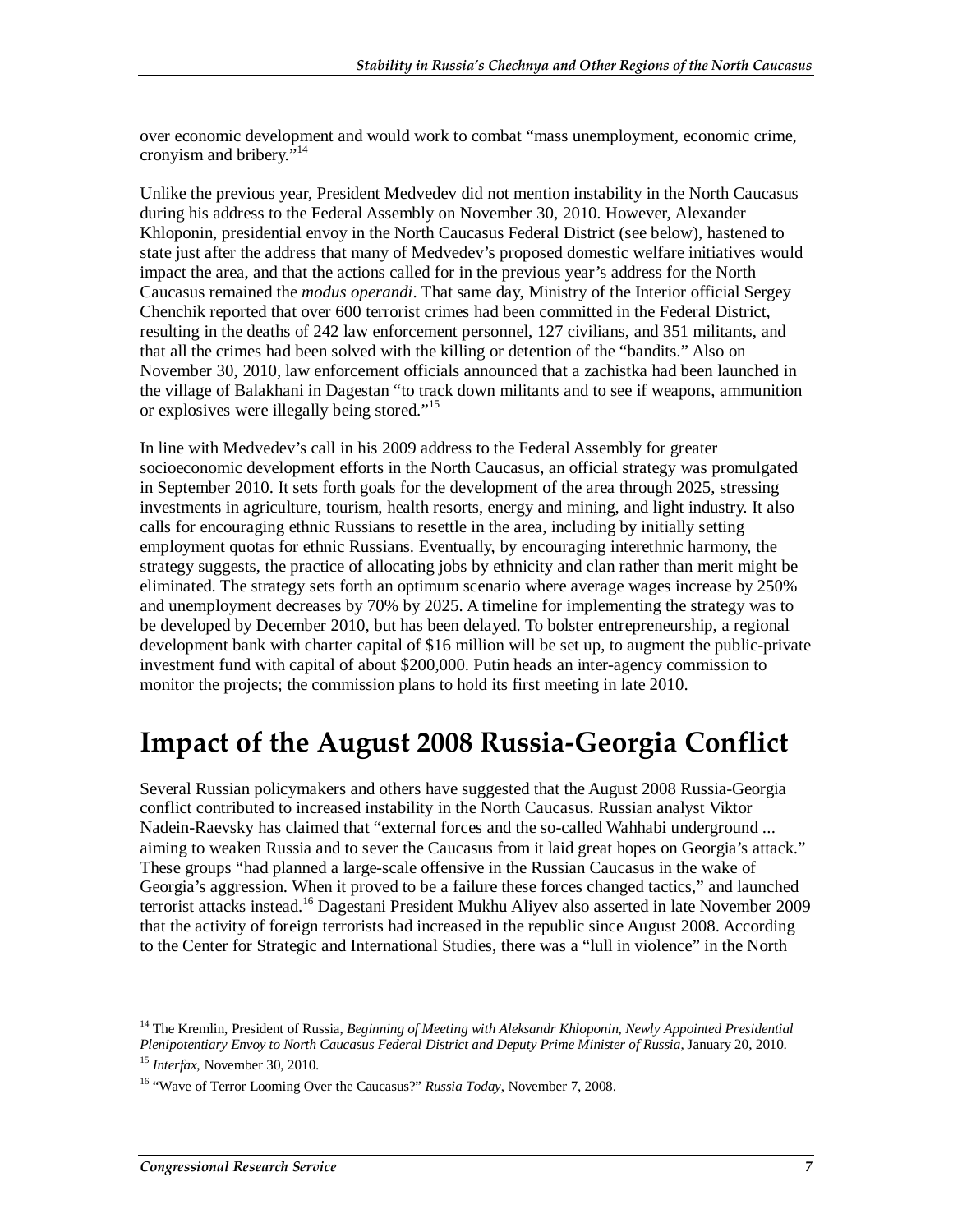Caucasus during the Russia-Georgia conflict, but "following the conflict, the level of violence in the North Caucasus rose sharply, particularly in Ingushetia."<sup>17</sup>

Several observers have accused Russia of hypocrisy in recognizing the independence of South Ossetia and Abkhazia while suppressing separatism in Chechnya. These observers warn that separatists in the North Caucasus could be encouraged by the example of Abkhazia and South Ossetia.<sup>18</sup> Attempting to refute such a linkage, Prime Minister Putin claimed in September 2008 that before the conflict, some groups in the North Caucasus had advocated separatism because they felt that Russia was not defending the rights of South Ossetians. He asserted that by defending South Ossetia, Russia averted destabilization of the North Caucasus.<sup>19</sup> Offering what may be a more plausible rationale, Russian analyst Aleksey Malashenko has argued that Russia's use of overwhelming force against Georgia served as a potent example to the North Caucasus (as was the case of Chechnya) that Russia would continue to use force to safeguard its interests in the Caucasus. He has suggested that this example will constrain separatism, as will the fear of civil conflict and the fear of breaking what are regarded as essential economic ties with Moscow. He has warned, however, that Russia's ongoing civil rights abuses in the North Caucasus are spurring the growth of Islamic terrorism.<sup>20</sup>

Some residents of the North Caucasus have criticized Russia's economic assistance to Abkhazia and South Ossetia—which ostensibly are foreign countries after being recognized by Moscow in the wake of the Russia-Georgia conflict—while the North Caucasus remains mired in poverty. Russian analyst Alexey Malashenko has warned that the global economic downturn and Russia's boosted financial commitments to Abkhazia and South Ossetia could result in fewer Russian subsidies to the North Caucasus, perhaps triggering more discontent.<sup>21</sup>

### **Recent Developments in the North Caucasus**

#### **Chechnya**

1

Some observers have argued that Russia's efforts to suppress separatist and Islamic extremist movements in its Chechnya region have been the most violent in Europe in recent years in terms of ongoing military and civilian casualties.<sup>22</sup> The high levels of conflict in Chechnya appeared to ebb markedly in the mid-2000s with the killing, capture, or surrender of leading Chechen insurgents. However, Russian security forces and pro-Moscow Chechen forces still contend with residual insurgency.

<sup>&</sup>lt;sup>17</sup> Violence in the North Caucasus.

<sup>18</sup> *The Economist*, August 28, 2008-September 3, 2008.

<sup>&</sup>lt;sup>19</sup> *Interfax*, September 11, 2008; "Chairman of the Government of Russia Vladimir Putin Meets with Members of the International Discussion Club Valdai," at

http://www.government.ru/content/governmentactivity/mainnews/archive/2008/09/11/8225672.htm. 20*CEDR*, October 8, 2008, Doc. No. CEP-8015.

<sup>&</sup>lt;sup>21</sup> Alexey Malashenko, "The North Caucasus Today: The View on the Ground and from Moscow," Event Summary, Carnegie Endowment for International Peace, November 21, 2008.

<sup>22</sup> For background information, see CRS Report RL32272, *Bringing Peace to Chechnya? Assessments and Implications*, by Jim Nichol; CRS Report RL31620, *Russia's Chechnya Conflict: Developments in 2002-2003*, by Jim Nichol; and CRS Report RL30389, *Renewed Chechnya Conflict: Developments in 1999-2000*, by Jim Nichol.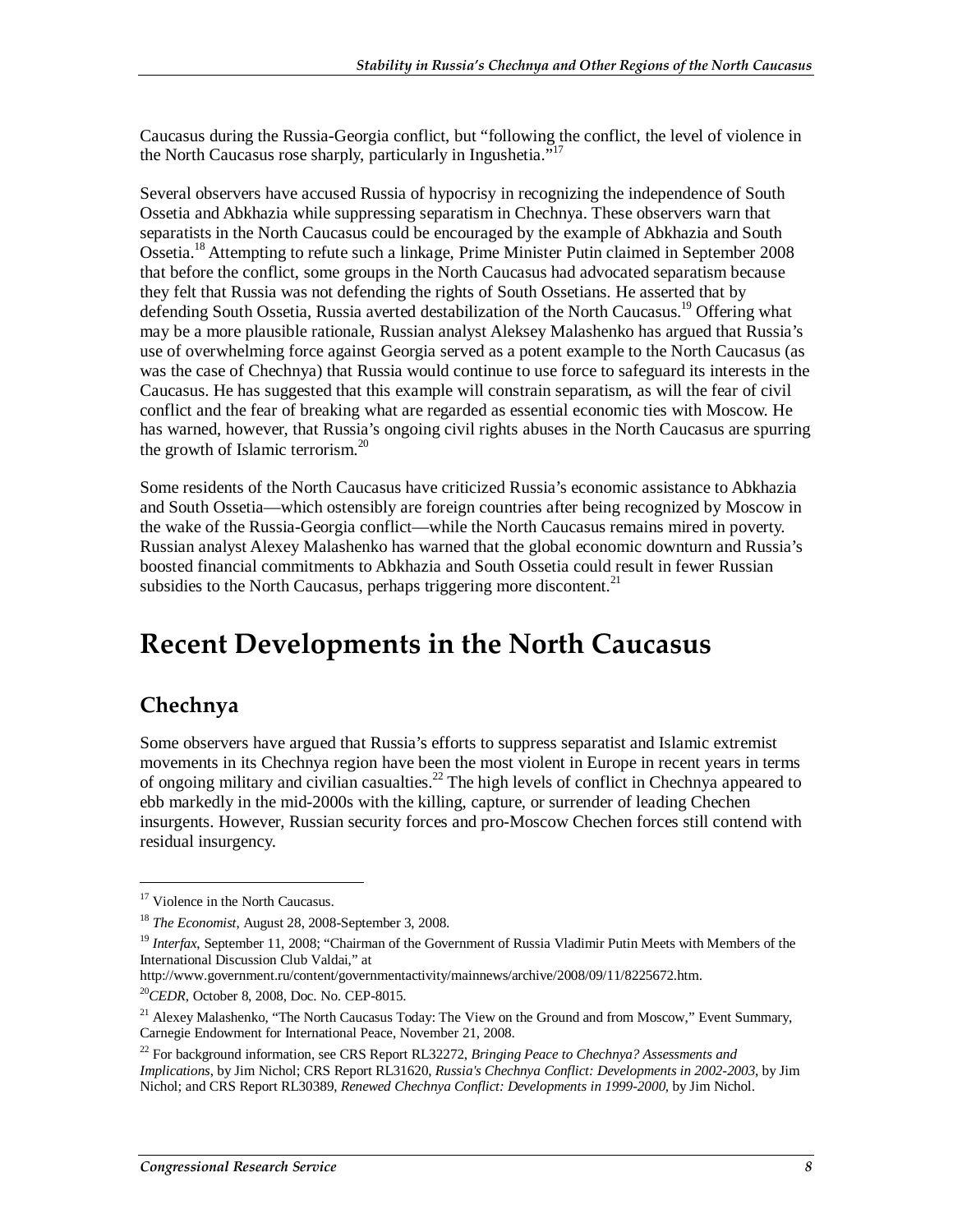Russia's pacification policy has involved setting up a pro-Moscow regional government and transferring more and more local security duties to this government. An important factor in Russia's seeming success in Chechnya has been reliance on pro-Moscow Chechen clans affiliated with regional president Ramzan Kadyrov. Police and paramilitary forces under his authority allegedly have committed flagrant abuses of human rights, including by holding the relatives of insurgents as hostages under threat of death until the insurgents surrendered. Another technique has been the torching of relatives' homes and crops.

Russia's efforts to rebuild the largely devastated region have been impressive but are undermined by rampant corruption. Some types of crimes against civilians reportedly have decreased, such as kidnapping and disappearances, according to the Norwegian Helsinki Committee, a nongovernmental organization (NGO). Many displaced Chechens still fear returning to the region, and a sizeable number have emigrated from Russia.

Remaining rebels in Chechnya have split into three basic groups, one represented by Doku Umarev, another represented by mujahidin vying with Umarev, and perhaps until recently, a third somewhat disparate group represented by Akhmed Zakayev, who stresses independence for Chechnya more than jihad. In late 2007, Umarov declared himself the amir of the Caucasus Emirate and declared an end to the rebel Chechen Republic of Ichkeriya. Umarov allegedly called for establishing Sharia (Islamic law) in "all lands in Caucasus, where mujahidin who gave oaths to me wage Jihad ... including Dagestan, Chechnya, Ingushetia, Ossetia, the Nogai steppe and the combined areas of Kabardino-Balkaria and Karachai-Cherkessia." In August 2008, a colleague of Umarov's declared that the Caucasus Emirate could include other areas of Russia where mujahidin had given oaths to Umarov, such as Tatarstan.<sup>23</sup> In 2007, Umarev ousted Zakayev as "foreign minister" and in August 2009, the Shariah Court of the Caucasus Emirate sentenced him to death for abandoning Islam for "democratic religion."<sup>24</sup>

In August 2010, Umarev's leadership of the Caucasus Emirate was challenged by amirs 'Mansur' Hussein Gakayev, Aslanbek Vadalov, Tarkhan Gaziyev, and Jordanian Abu Anas Muhannad. Umarev responded by stripping them of their posts and requesting them to return financing for jihad. In October 2010, they formed their own Chechen section of the Caucasus Emirate, led by Gakayev. Zakayev announced his support for this group. Umarev asserted that the dissident mujahidin had allied with exiled Russian financier Boris Berezovskiy, with Zakayev, and other "Satanic" forces.<sup>25</sup>

According to Interior Minister Rashid Nurgaliyev, the bombing at the Chechen legislative building in October 2010 may have represented an effort by Gakayev's group to assert its terrorist credentials.<sup>26</sup> Chechen leader Ramzan Kadyrov declared that "the act of sabotage may have been

<sup>23 &</sup>quot;The Official Version of Amir Dokka's Statement of Declaration of the Caucasian Emirate," *Kavkaz Center*, November 22, 2007, at http://www.kavkazcenter.com/eng/content/2007/11/22/9107.shtml; "We Have Taken Up Arms to Establish Laws: Interview with Movladi Udugov, Part I," *Prague Watchdog*, July 24, 2008.

<sup>24 &</sup>quot;Supreme Sharia Court of Caucasus Emirate Sentenced Akhmed Zakayev to Capital Punishment," *Kavkaz Center*, August 25, 2009.

<sup>&</sup>lt;sup>25</sup> Gordon Hahn, "CE Amir Dokku Umarov Discusses Fitna (Sedition), the CE's Place in the Global Jihad, and Berezovskiy and Zakayev," *Islam, Islamism, and Politics in Eurasia Report*, November 29, 2010. Umarev proclaimed that the Caucasus Emirate had been given the task of fighting Russia, "the most despicable" of the infidel countries. Indicating his orientation toward global jihad, he condemned the conflict by "Christian-Zionist forces led by America" against the Taliban in Afghanistan.

<sup>26</sup> *CEDR*, November 18, 2010, Doc. No. CEP-950327.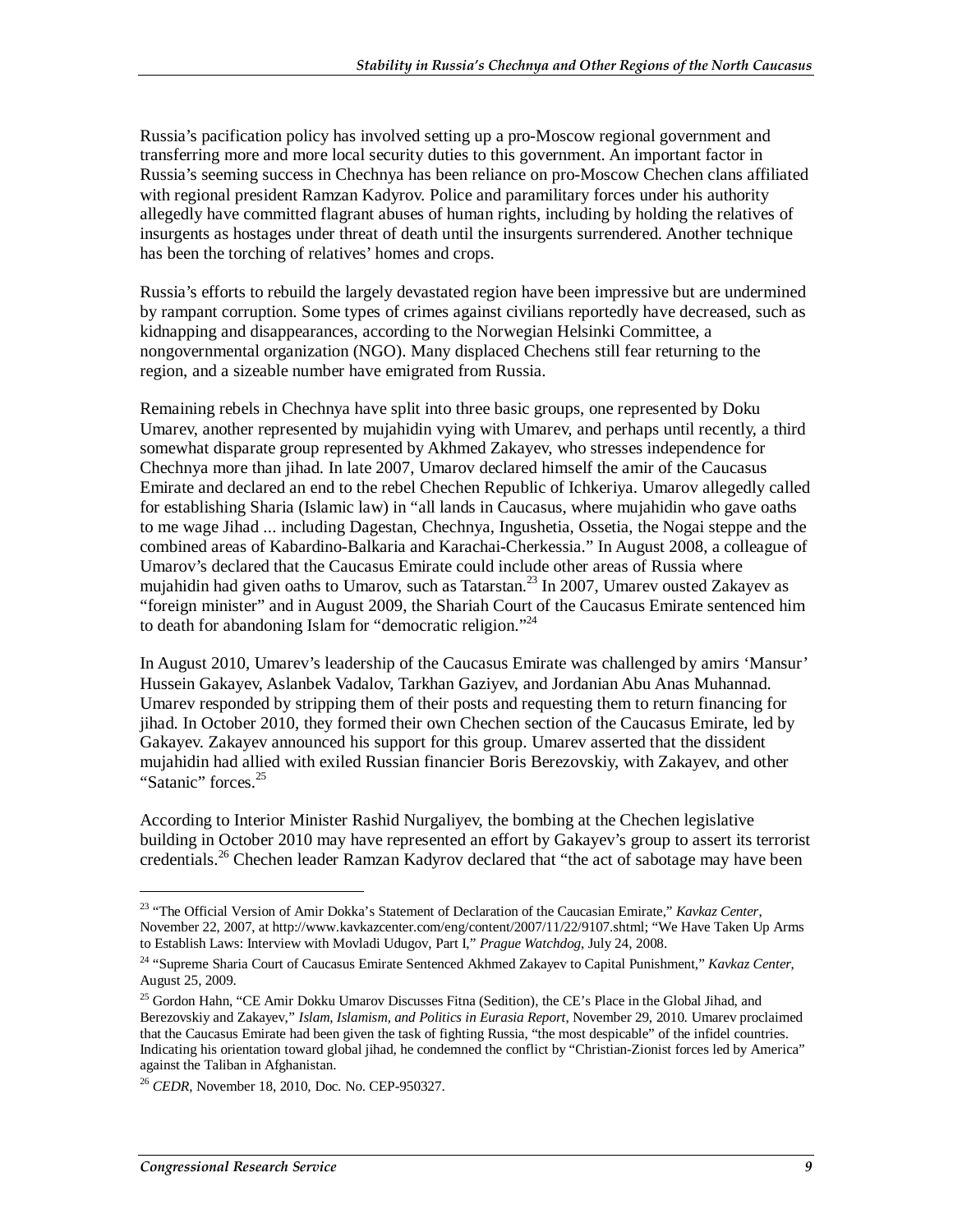organized by drunkard and alcoholic Akhmed Zakayev and the special services of some foreign states."<sup>27</sup> He also continued to assert that there were only 50-60 terrorists left in Chechnya, but Maksim Shevchenko, the head of the Public Chamber's working group on North Caucasus affairs, suggested that the attack indicated that "sociopolitical difficulties are causing more and more volunteers to join the underground and the sectarian ideology of the militants is turning them into suicide bombers." He also alleged that "the armed underground clearly is being influenced now by foreign non-Islamic states pitting the Muslims against Russia."<sup>28</sup> Other Russian observers suggested that the government should re-instate the counter-terrorism regime and increase the number of federal security forces in Chechnya.<sup>29</sup>

#### **Ingushetia**

According to some observers, Ingushetia in recent years experienced increasing disorder and violence approaching that in neighboring Chechnya, which threatened to make it a "mini-failed state."30 The Chechen-Ingush Autonomous Republic, divided in the late Soviet period into separate Chechen and Ingush Republics, has proven unable to demarcate a common border. This has contributed to tensions between Chechens and Ingushes. Stalin's deportation of the Ingush during World War II and their return in the 1950s to find that some of their lands had been ceded to the North Ossetian Autonomous Republic, has contributed to Ingush-Ossetian clashes. In October 1992, hundreds of Ingush reportedly were killed and over 60,000 forced from their homes in the Prigorodny District of North Ossetia.

According to Congressional testimony by Russian human rights advocate Gregory Shvedov in June 2008, there are up to 200 terrorists based in Ingushetia.<sup>31</sup> Small-scale rebel attacks intensified in 2007 and 2008, prompting Russia to deploy more and more security, military, and police forces to the republic. Since 2007, there allegedly have been more killings, attacks, and abductions in Ingushetia—perpetrated by government and rebel forces, criminals, and others than in any other republic in the North Caucasus.<sup>32</sup> Ingushetia prosecutor Usman Belkharoyev has reported that more than 70 security personnel were killed in armed attacks in Ingushetia in 2008, compared to 32 in 2007. He also reported that 167 police and troops were injured in such attacks in 2008, compared to 80 in 2007.<sup>33</sup> According to the Center for Strategic and International Studies, the level of violent incidents in Ingushetia, particularly violent deaths, continued to increase in 2009.

<sup>27</sup> *CEDR*, October 20, 2010, Doc. No. CEP-15012.

<sup>&</sup>lt;sup>28</sup> *CEDR*, October 20, 2010, Doc. No. CEP-15012.<br><sup>29</sup> *CEDR*, October 20, 2010, Doc. No. CEP-15016; October 22, 2010, Doc. No. CEP-950172.

<sup>30 &</sup>quot;Commentators See Ingushetia as a 'Failed State' Where an Uprising Could Occur," *Chechnya Weekly*, Vol. 8, Issue 34 (September 6, 2007); "Ingushetia Takes Chechnya's Place as the North Caucasus Hot Spot," *Chechnya Weekly*, September 6, 2007.

<sup>31</sup> Commission on Security and Cooperation in Europe. *Briefing: Ingushetia, the New Hot Spot in Russia's North Caucasus*, June 19, 2008.

<sup>32</sup> Andrei Smirnov, "Kremlin Adopts New Counter-Insurgency Methods in Ingushetia," *Chechnya Weekly*, September 27, 2007. U.S. Department of State. *Country Reports on Human Rights Practices in 2007*, March 11, 2008. According to testimony by Magomed Mutsolgov, the Director of the Ingush Mashr Human Rights Organization, kidnappings in Ingushetia have decreased over the past year or so from previously high levels, but murders by the police have increased. Commission on Security and Cooperation in Europe. *Briefing: Ingushetia, the New Hot Spot in Russia's North Caucasus*, June 19, 2008.

<sup>33</sup> *CEDR*, December 20, 2008, Doc. No. CEP-950098.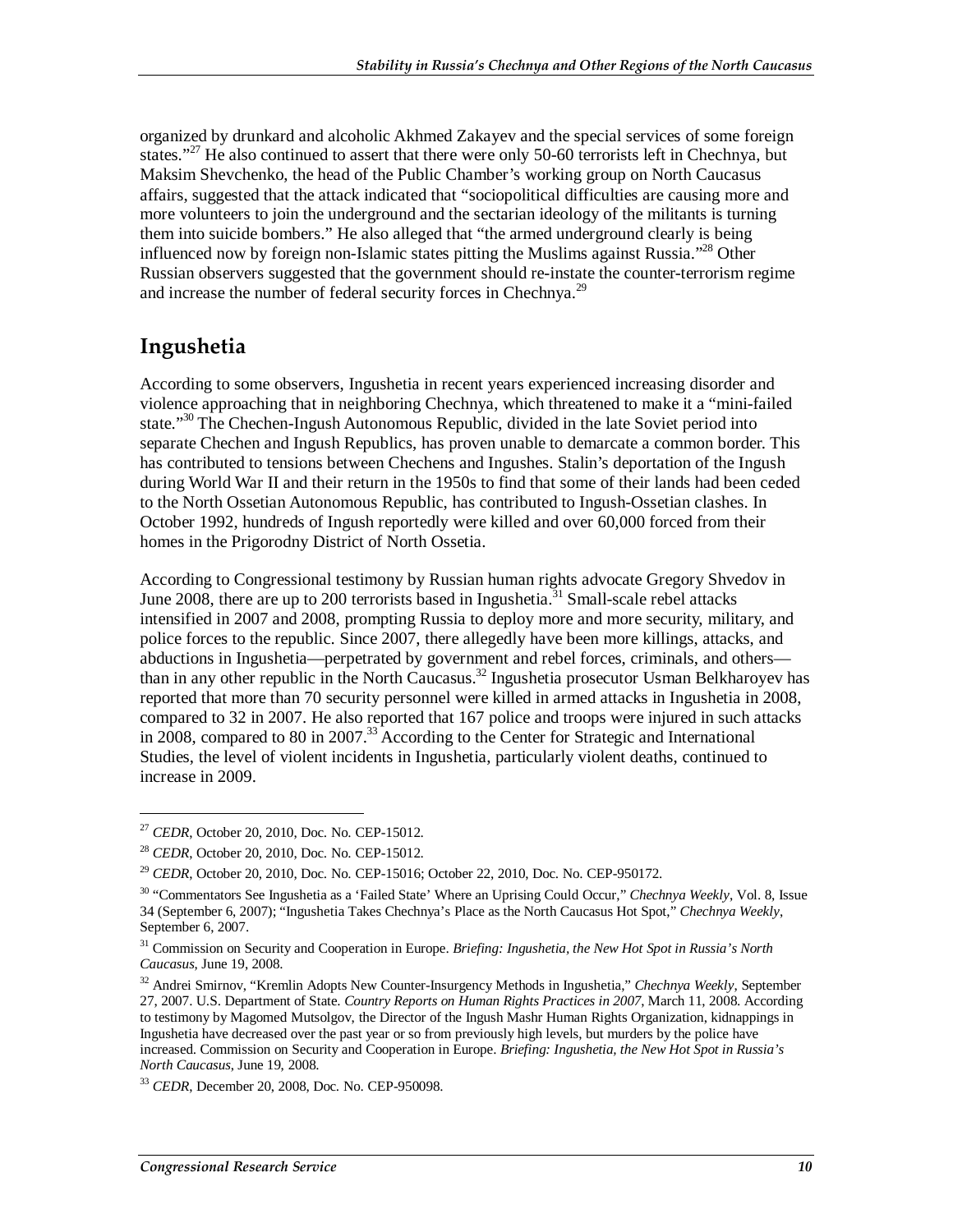What Russian analyst Sergey Markedonov termed a "loyal opposition" movement in Ingushetia—that supports Russian rule in the republic—increasingly opposed the leadership of Federal Security Service official Murat Zyazikov, who became governor in 2002 after an election that many observers viewed as manipulated by Moscow. Another group, the Islamic extremists, wants to evict "kafirs" (infidels) and "murtads" (apostate Muslims) and create a North Caucasus emirate.<sup>34</sup> This "loyal opposition" organized several rallies in 2007 and 2008 to protest local government corruption, extrajudicial killings, and other alleged abuses by security forces. On August 31, 2008, opposition figure Magomed Yevloyev was shot by police and dumped along the road. The Ingush opposition appealed to U.N. Secretary-General Ban Ki-moon, condemning the killing as a sign of the "genocide" against the Ingush that was prompting more and more Ingush to seek independence from Russia.<sup>3</sup>

After Russia recognized the independence of Abkhazia and South Ossetia, an opposition People's Assembly of Ingushetia—composed of emissaries from nearly two dozen clans—called for Ingushetia's secession from Russia if Zyazikov was not removed from office. Opposition activist Magomed Khazbiyev likewise stated that "We must ask Europe or America to separate us from Russia."36 On 18 October, 2008, a Russian military convoy came under grenade attack and machine gun fire near Nazran. Russia officially reported that two soldiers had been killed, but other reports were that as many as 40-50 Russian soldiers were killed. On October 30, 2008 President Zyazikov was removed from office and Army Col. Yunus-Bek Yevkurov was nominated by President Medvedev and quickly approved by the Ingush legislature. Yevkurov declared that he would suppress the local insurgency while reducing abuses against civilians by federal forces.

Analyst Mairbek Vatchagaev has reported that in 2009, "bombings and armed attacks are everyday occurrences in Ingushetia, with several such incidents sometimes taking place during a single day."<sup>37</sup> In May 2009, federal security forces—assisted by Chechen units—launched largescale zachistki aimed at eliminating terrorists. Yevkurov was severely wounded by a car bomb in June 2009. In August 2009, a bomb devastated Nazran's police department, resulting in dozens killed or wounded. In October 2009, human rights advocate Maksharip Aushev was killed, who had supported Yevkurov's efforts to get security forces to commit fewer human rights abuses. President Yevkurov denounced the killing and suggested that security forces might have been involved in the killing.

In June 2010, the Federal Security Service(FSB) announced that a zachistka had resulted in the capture of Emir Magas (aka, Ahmed Yevloev or Ali Taziev), the head of the Ingush Jamaat. Reportedly, he also was the military amir of the Caucasus Emirate, the second in command under Umarev. In late September 2010, Yevkurov asserted that the apprehension of Magas and the elimination of other mujahidin leaders had led to the easing of terrorism in the republic.

According to the Open Source Center, the number of violent incidents in Ingushetia in 2009 (436) nearly matched that in Chechnya (452), the leader in such violence. In 2010, the number of violent incidents appeared to decrease to 248 in Ingushetia, according to data for the first eleven months of 2010 compiled by the Open Source Center.

<sup>34</sup> *CEDR*, June 17, 2008, Doc. No. CEP-379001. See also *CEDR*, November 26, 2008, Doc. No. CEP-25007.

<sup>35</sup> Open Source Center. *Open Source Feature*, September 18, 2008, Doc. No. FEA-775593.

<sup>36</sup> Adrian Blomfield, "Russia Faces New Caucasus Uprising In Ingushetia," *The Telegraph* (London), September 1, 2008.

<sup>37</sup> Mairbek Vatchagaev, "Moscow Struggles to Stabilize Ingushetia," *Eurasia Daily Monitor*, October 26, 2009.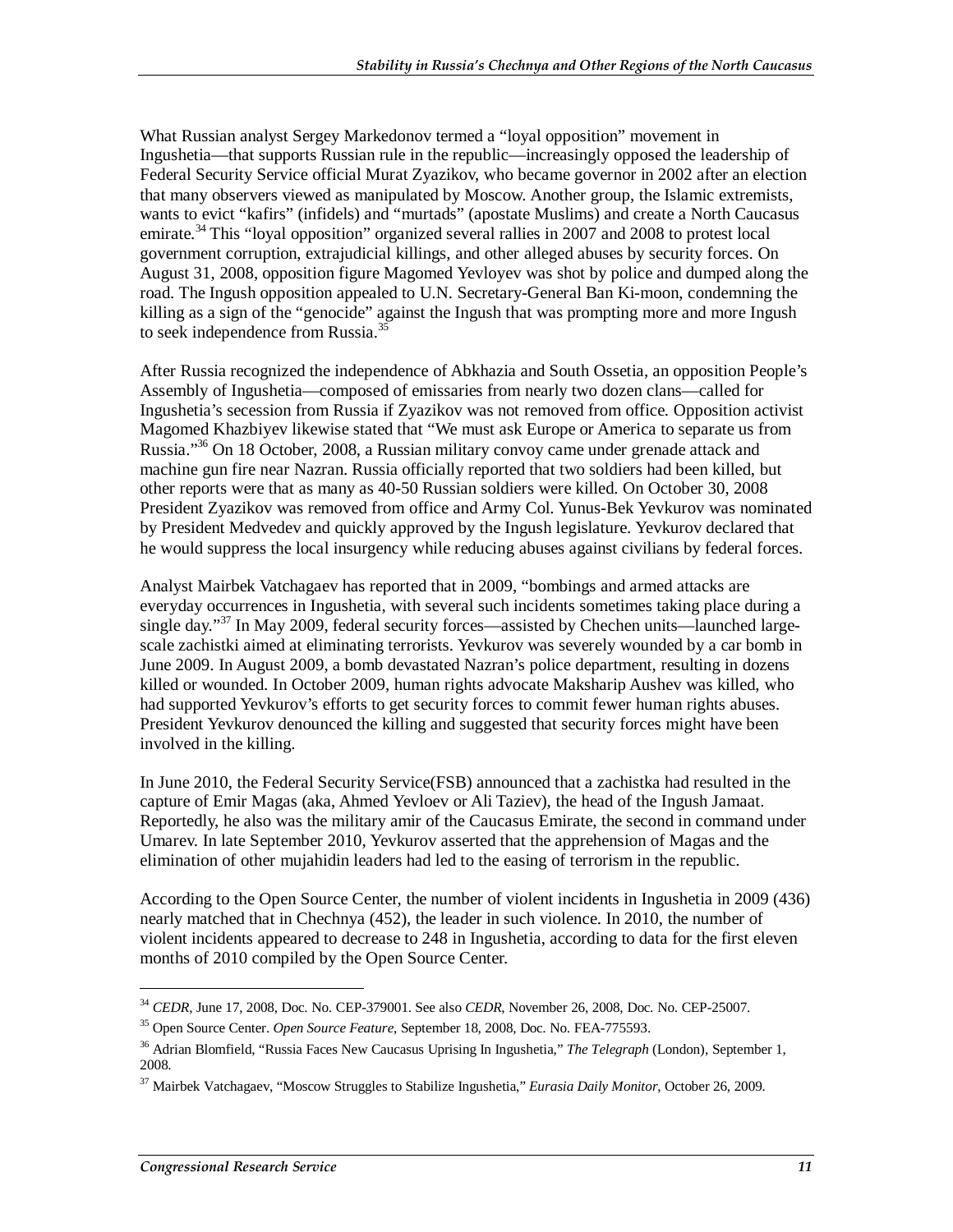Some observers have warned that since Russia has strengthened ethnic Ossetian influence by recognizing the "independence" of South Ossetia, this ethnic group will be even less amenable to Russia's encouragement of their conciliation with ethnic Ingush, including by encouraging North Ossetia to permit some Ingush to resettle in Prigorodny. In September 2010, an ethnic Ingush suicide bombing occurred in North Ossetia's Vladikavkaz, possibly marking a shift in tactics by the mujahidin away from attacks on security forces in Ingushetia and toward attacks on North Ossetia.<sup>38</sup>

### **Dagestan**

The majority of the citizenry in Dagestan, a multi-ethnic republic, reportedly support membership in the Russian Federation rather than separatism. In August 1999, however, some Islamic fundamentalists—with the support of Chechen rebels—declared the creation of an Islamic republic in western Dagestan. Russian and Dagestani security forces quickly defeated this insurgency. There has been some growth in Islamic extremism in recent years. In late 2007, thousands of security personnel were deployed for a zachistka against the village of Gimry in central Dagetan, which continued for several months and resulted in the arrest of dozens of villagers on charges of terrorism. During 2008, attacks on government offices spread throughout Dagestan. Some of these attacks allegedly were triggered by a local government crackdown on practicing Muslims.<sup>39</sup> The International Crisis Group NGO has claimed that the extremist Islamist group Sharia Jamaat is responsible for a large share of the rising violence that has resulted in the killing of hundreds of local officials in Dagestan. The recruitment efforts of Sharia Jamaat benefit from the allegedly arbitrary and corrupt actions of local police and security forces. In 2007, Sharia Jamaat endorsed Umarov's goal of establishing a North Caucasian Emirate.<sup>40</sup>

In mid-March 2009, Dagestani Interior Minister Lieutenant-General Adilgerey Magomedtagirov claimed that there remained only about 50-70 militants in Dagestan, because of intensified counter-terrorist efforts during 2008. He pointed out that "we recently killed Omar Sheykhullayev [on February 5, 2009], the emir of Dagestan who was appointed by Doku Umarov. Before him there was [Ilgar Mollachiyev, who was killed on September 7, 2008], also an emir and the closest associate of Doku Umarov and Khattab. He was killed along with ten other people. I think all we need right now is a bit more time, and we will deal with these groups as well."<sup>41</sup>

Appearing to belie Magomedtagirov 's assessment of the situation, counter-terrorism operations legal regimes were declared at least four times in February 2009. In March 2009, one was declared in mountain areas of Dagestan, where several insurgent groups—allegedly including some foreign mujahedin—engaged in fierce fighting with security forces. A mujahedin killed in April 2009 was claimed to be an emissary of Al Qaeda who had arrived from Turkey, and another Al Qaeda emissary killed in August 2009 was said to have been an organizer of jihad in Dagestan who worked under Al Qaeda's North Caucasian regional leader Mohanned. In December 2009, the Dagestani Interior Ministry reported that attacks on police had increased from 100 in 2008 to

<sup>38</sup> Valery Dzutsev, "Ingushetia's Islamists Adopt Nationalist Rhetoric," *North Caucasus Analysis*, October 7, 2010.

<sup>39 &</sup>quot;North Caucasus: Instability In Dagestan Spreads To South," *RFE/RL Russia Report*, February 15, 2008.

<sup>40</sup> *Russia's Dagestan: Conflict Causes*, International Crisis Group, June 3, 2008.

<sup>41</sup> *CEDR*, March 20, 2009, Doc. No. CEP-4001.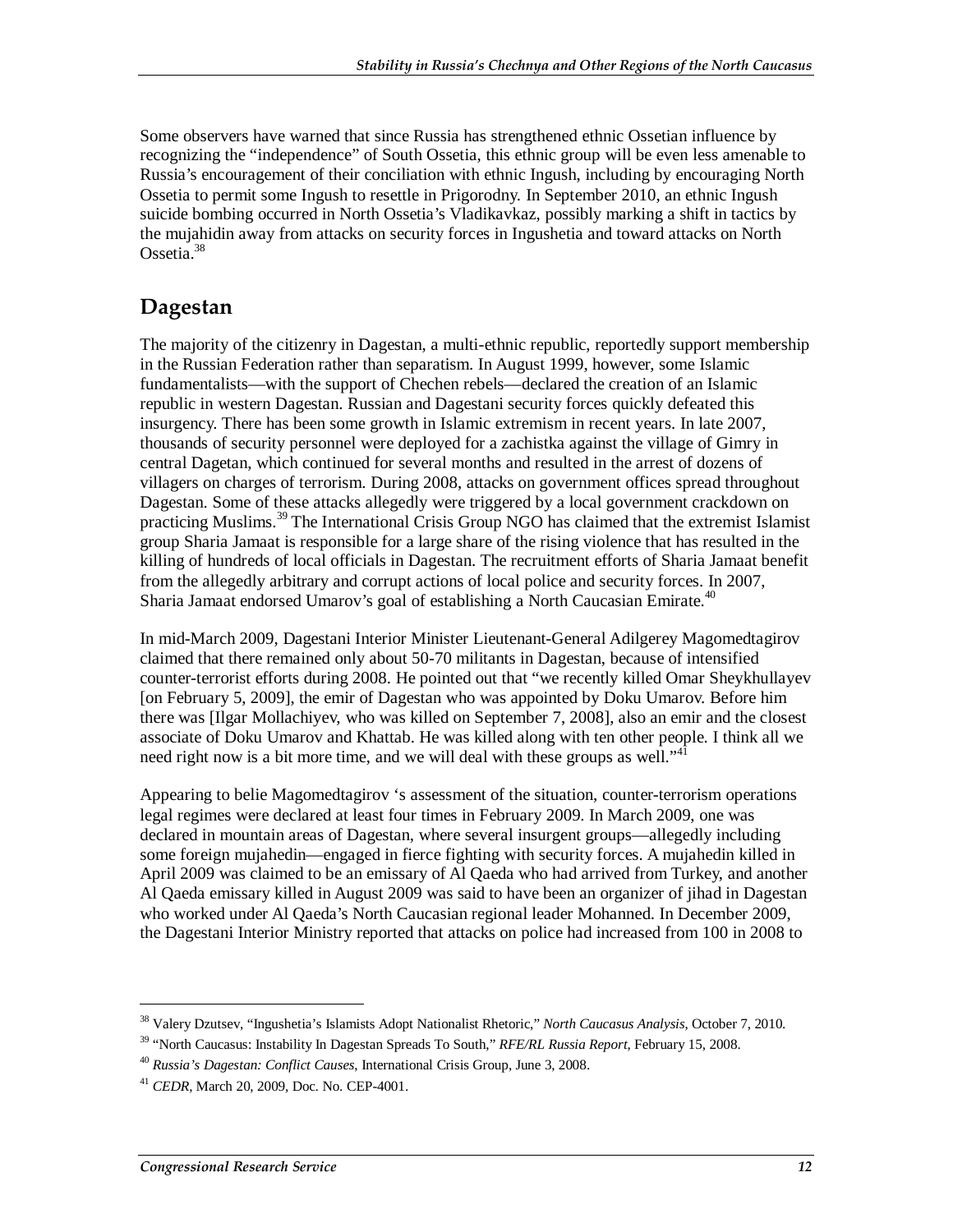193 in 2009, and that 76 police had been killed and 155 wounded in 2009. It also reported that 15 civilians had been killed and 30 wounded in  $2009$ <sup>42</sup>

In 2010, violent incidents appear to occur daily in Dagestan, ranging from suicide and roadside bombings to armed attacks on Russian and local security forces. According to the Open Source Center, the number of violent incidents increased in the republic from 384 in 2009 to 412 in the first eleven months of 2010, placing it at the top in terms of such violence in the North Caucasus.

In September 2010, the Russian Interior Ministry announced that it would establish an added local police contingent in Dagestan composed of former soldiers. Reportedly, the establishment of a force of local residents was aimed in part to reduce the number of federal police casualties in Dagestan, the highest in the North Caucasus. In early November 2010, President Medvedev ordered Khloponin to discuss progress with republic leaders in combating terrorism and threatened that "if someone cannot do the job he should not be doing it, and I will adopt corresponding decisions."<sup>43</sup> However, just after this admonition, a series of terrorist attacks occurred in Dagestan, resulting in added police being deployed to protect government buildings. Although FSB head Aleksandr Bortnikov reported to President Medvedev on November 19, 2010, that "bandit activities" had declined in 2010 in Dagestan, the First Deputy Head of the Interior Ministry's Main Directorate for the North Caucasus Federal District, Valeriy Zhernov, reported at a meeting the day before that in January-November 2010, 231 terrorist crimes were committed in Dagestan (including 95 bombings and 136 shootings), compared to 162 such crimes in 2009 (including 49 bombings and 113 shootings). His superior, Interior Minister Rashid Nurgaliyev, stressed at the same meeting that "the level of terrorist threat is the highest in two regions of the North Caucasus Federal District, Kabarda-Balkaria and Dagestan."<sup>4</sup>

#### **Other Areas of the North Caucasus**

The influence of Islamic fundamentalism that embraces jihad reportedly has spread throughout the North Caucasus, leading to the formation of terrorist groups in Chechnya, Dagestan, Ingushetia, Kabarda-Balkaria, and Karachay-Cherkessia.45 According to testimony by Shvedov, 700 to 900 rebels are active in various areas of the North Caucasus, even though there are parts of Northern Caucasus where there are almost no rebels. He warns that "the most important point [is not] the number of active rebels nowadays. It's an issue of the number of supporters among the civilian population." Shvedov states that the civilian population has become widely radicalized and is able to quickly mobilize to join the rebels in attacks.  $46$ 

In March 2010, security forces killed Anzor Astemirov (Emir Seifullah), the leader of Kabarda-Balkaria's Yarmuk Jamaat, in Nalchik, the republic's capital. An ethnic Kabardin, he allegedly was the third-ranking officer in the Caucasus Emirate, behind Umarev and the military emir. He also was the head of the Sharia Court. In the 1990s until the early 2000s, he allegedly was peaceable, but then joined the mujahidin. In 2005, he carried out a large-scale attack in Nalchik.

<sup>42</sup> *CEDR*, December 10, 2009, Doc. No. CEP-950292.

<sup>43</sup> *CEDR*, November 9, 2010, Doc. No. CEP-46019. 44 *CEDR*, November 18, 2010, Doc. No. CEP-950327.

<sup>45</sup> Mairbek Vatchagaev, "The Truth about the 'Kataib al-Khoul' Ossetian Jamaat," *Chechnya Weekly*, September 20, 2007.

<sup>46</sup> Commission on Security and Cooperation in Europe. *Briefing: Ingushetia, the New Hot Spot in Russia's North Caucasus*, June 19, 2008.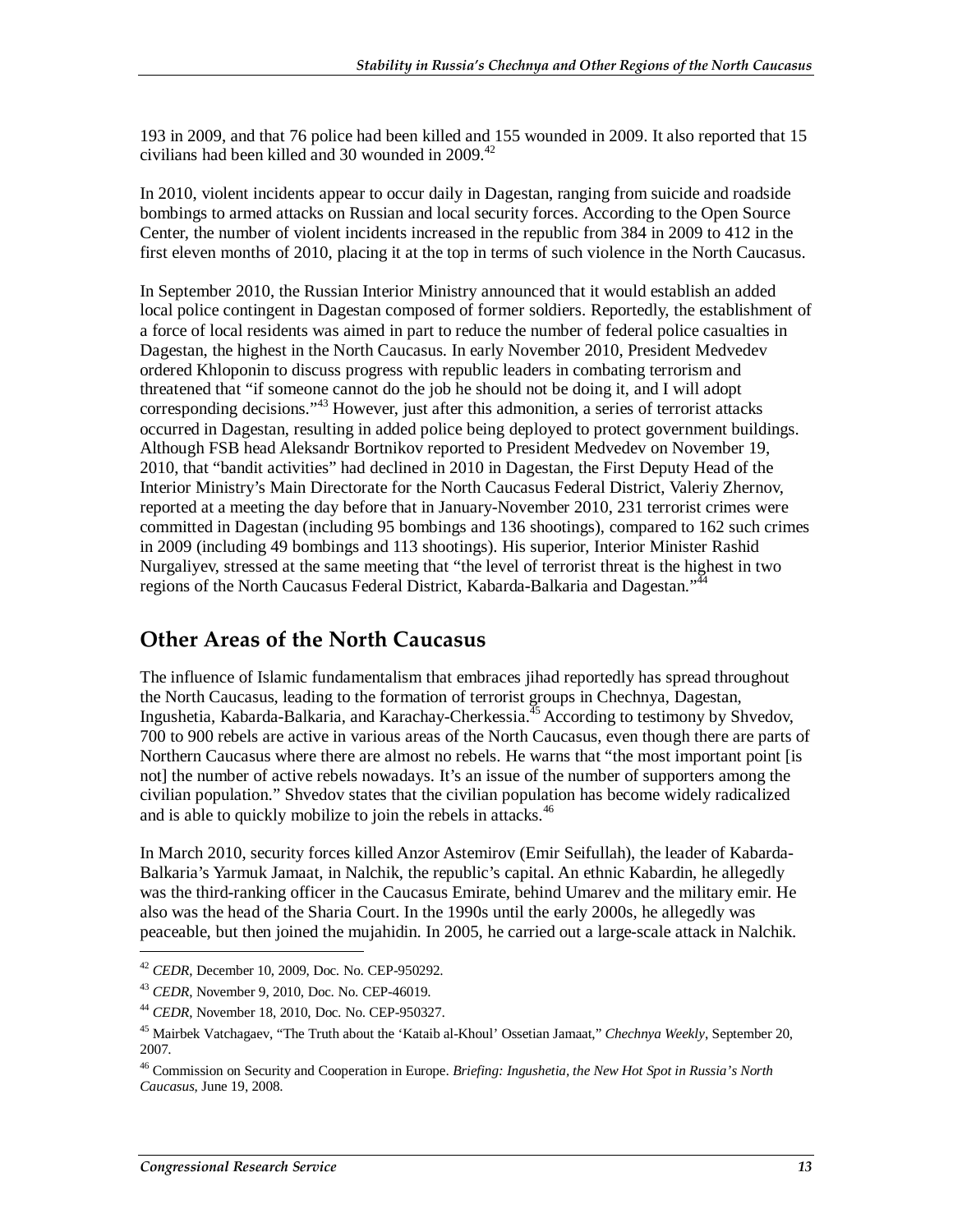He reportedly was instrumental in helping to create the Caucasus Emirate to unite the struggle of North Caucasian Muslims and strongly opposed Zakayev by pronouncing a death sentence against him. Emir Abdullah (Asker Jappuev), a deputy to Astemirov, quickly became the Jamaat's new leader and launched new attacks in the republic.<sup>47</sup>

According to the Open Source Center, the number of violent incidents in Kabarda-Balkaria doubled in the first eleven months of 2010 over those of the previous year, from 70 to 147. Using a somewhat similar accounting of "terrorist crimes," the First Deputy Head of the Interior Ministry's Main Directorate for the North Caucasus Federal District, Valeriy Zhernov, has stated that there were 117 terrorist crimes registered in Kabarda-Balkaria in January-November 2010 (including 57 bomb attacks and 60 shootings), compared to 21 in 2009 (including 11 bomb attacks and 10 shootings). Commenting on Zhernov's data, Russian Interior Minister Rashid Nurgaliyev argued that "the leaders of bandit groups are increasingly focused on the incitement of interethnic conflicts."48 On November 29, 2010, Nurgaliyev visited Kabarda-Balkaria to discuss improvements to local law enforcement in response to the great increase in terrorist crimes in the republic. Republic Governor Arsen Kanokov reportedly stated that "the operational situation really is difficult. We are like at war. Interior ministry servicemen and civilians are getting killed."<sup>49</sup>

### **Contributions to Instability**

Former President Putin has claimed that terrorism in the North Caucasus has been caused mainly by foreign forces, but President Medvedev has appeared to stress domestic as well as international factors. Former President Putin claimed in a speech to the State Council in February 2008 that foreign elements had been responsible for the guerrilla attack on Dagestan in late 1999 that started the second Chechnya conflict. According to Putin, the conflict "was a case of the undisguised incitement of separatists by outside forces wishing to weaken Russia, and perhaps even to cause its collapse."<sup>50</sup> While he remained vague, a "documentary" aired on a Russian stateowned television channel in April 2008 alleged that France, Germany, Turkey, and the United States instigated and supported Chechen separatism.<sup>51</sup> Putin also has in recent years blamed "international criminal networks of arms and drug traffickers," for supporting Chechen terrorists, and has been careful to assert that "terrorism must not be identified with any religion or cultural tradition," in order to sidestep criticism from the Islamic world for his actions in the North Caucasus.<sup>52</sup>

In June 2009, President Medvedev argued that "no doubt, the situation [in the North Caucasus] is partially influenced by ... extremism brought from abroad," but he appeared to shift the responsibility for the conflict by stressing that the "problems in the North Caucasus ... are

<sup>&</sup>lt;sup>47</sup> Mairbek Vatchagaev, "Death of Anzor Astemirov Does not Mark the End of the Insurgency in Kabarda-Balkaria," *North Caucasus Analysis*, April 7, 2009; Mairbek Vatchagaev, "Rebel Attacks on the Rise in Kabarda-Balkaria," North Caucasus Analysis, August 27, 2010.

<sup>48</sup> *ITAR-TASS*, November 18, 2010; *CEDR*, November 18, 2010, Doc. No. CEP-950327.

<sup>49</sup> *CEDR*, November 29, 2010, Doc. No CEP-950135.

<sup>50</sup> *CEDR*, February 8, 2008, Doc. No. CEP-950541.

<sup>51 &</sup>quot;Documentary Alleges West Sought Chechen Secession," *RFE/RL Russia Report*, April 23, 2008.

<sup>52</sup> Jacques Lévesque, "Russia and the Muslim World: The Chechnya Factor and Beyond," *Russian Analytical Digest*, July 2, 2008.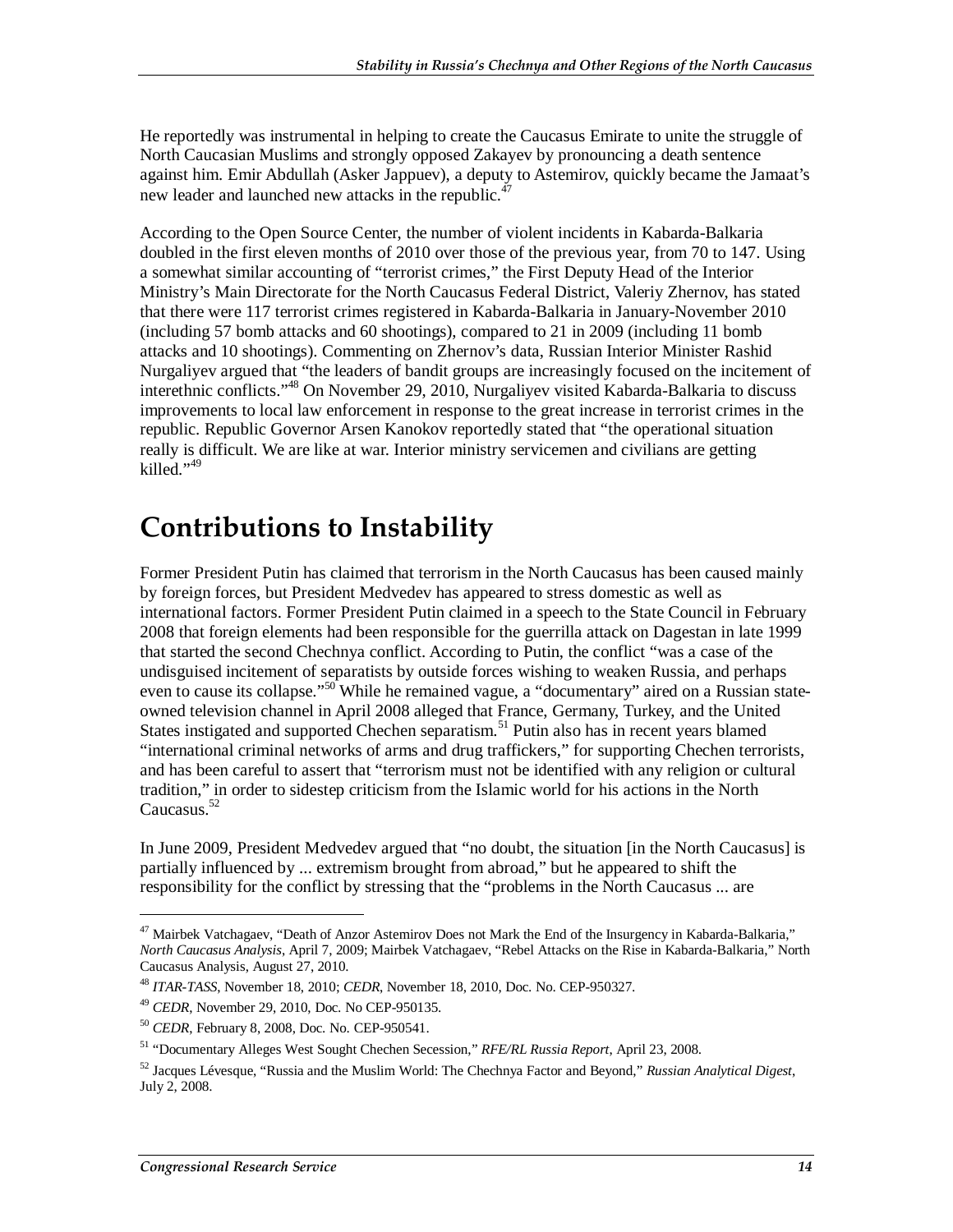systemic. By saying that I am referring to the low living standards, high unemployment and massive, horrifyingly widespread corruption...."<sup>53</sup>

At May 2010 meeting of the Council for Civil Society Institutions and Human Rights, President Medvedev argued that there needed to be a youth policy for the North Caucasus, including to ameliorate the 20% unemployment in the region, which heavily impacted youth. He also requested his presidential staff to study the issues of dwindling schooling and healthcare in the region. He dismissed calls to investigate past extrajudicial killings and urged focusing on the future. He also objected to discussants distinguishing between a region and Russia, stating that "Dagestan is part of Russia," and rejected use of the term "guerillas" instead of "terrorists." He called for forging a new "Russian identity" in the region that would reduce interethnic conflict, and implored North Caucasian ethnic groups to stop being extra "touchy" and "sensitive" about the actions of governors he appoints. $54$ 

In October 2010, Medvedev's envoy Khlopinin suggested that the expansion of gangs and crime and the extinction of private enterprise in the North Caucasus was due more to poor governance and corruption than to ethnic conflict. At the same time, he emphasized that "in the run up to the Olympics, which will take place in Sochi in 2014 … special services of many Western countries and individual provocateurs [will] inflame or stir up interethnic and international conflicts." These instigators were actively fostering ethnic conflict in Karachay-Cherkessia, contention between Ossetians and Ingush, and a campaign in Stavropol Territory to secede from the North Caucasus Federal District, he claimed.<sup>55</sup>

The North Caucasus suffers from extremely high rates of unemployment and poverty. Dagestan and Ingushetia have the most unemployment and poverty in Russia, and major income inequality has fueled attacks against corrupt and wealthy officials.<sup>56</sup> Ingushetia's economy suffered greatly during the Chechnya conflict, mainly from the influx of displaced persons which in effect doubled the population during intense periods of fighting in 1995 and 2000. Evidence of economic distress as a factor in the rise of terrorism in Kabarda-Balkaria Republic includes the closure of the main industry, the Tyrnyauz Mining Complex, as well as the shuttering of many defense-related factories, and the decline of the agricultural sector. Infrastructure such as roads and airports also is in disrepair, and social services are inadequate.<sup>57</sup> According to Shvedov, the educational system in much of the North Caucasus is getting worse and unemployment is increasing. Shvedov warns that the lack of career prospects has contributed to growing support for "Wahhabi agendas" among the population.

Ethnic tensions are another factor contributing to violence in the North Caucasus. Besides those between Ossetians and the Ingush (mentioned above), in early 2006, the Putin administration

<sup>53</sup> President of the Russian Federation. *Russian president addresses Security Council meeting on Caucasus*, June 10, 2009, at http://www.kremlin.ru. Perhaps reflecting a desire to provide a different explanation to a Western audience, at a joint news conference with visiting German Chancellor Angela Merkel in Sochi, President Medvedev claimed that the murders of human rights workers and officials were carried out by enemies of Russia financed and supported from abroad. See Voice of America. Press Releases and Documents. *Medvedev: Caucasus Murders Aim at Destabilizing S. Russia*, August 14, 2009.

<sup>54</sup> The Kremlin. *Speech at Meeting of Council for Civil Society Institutions and Human Rights*, May 20, 2010*; ITAR-TASS*, May 20, 2010.

<sup>55</sup> *ITAR-TASS*, October 27, 2010; *CEDR*, October 27, 2010, Doc. No. CEP-950191.

<sup>56</sup> *Russia's Dagestan: Conflict Causes*, p. 12; *CEDR*, November 4, 2008, Doc. No. CEP-548006.

<sup>57 &</sup>quot;Kabardo-Balkaria Seeks To Break Out Of Economic Stagnation," *RFE/RL Russia Report*, February 01, 2008.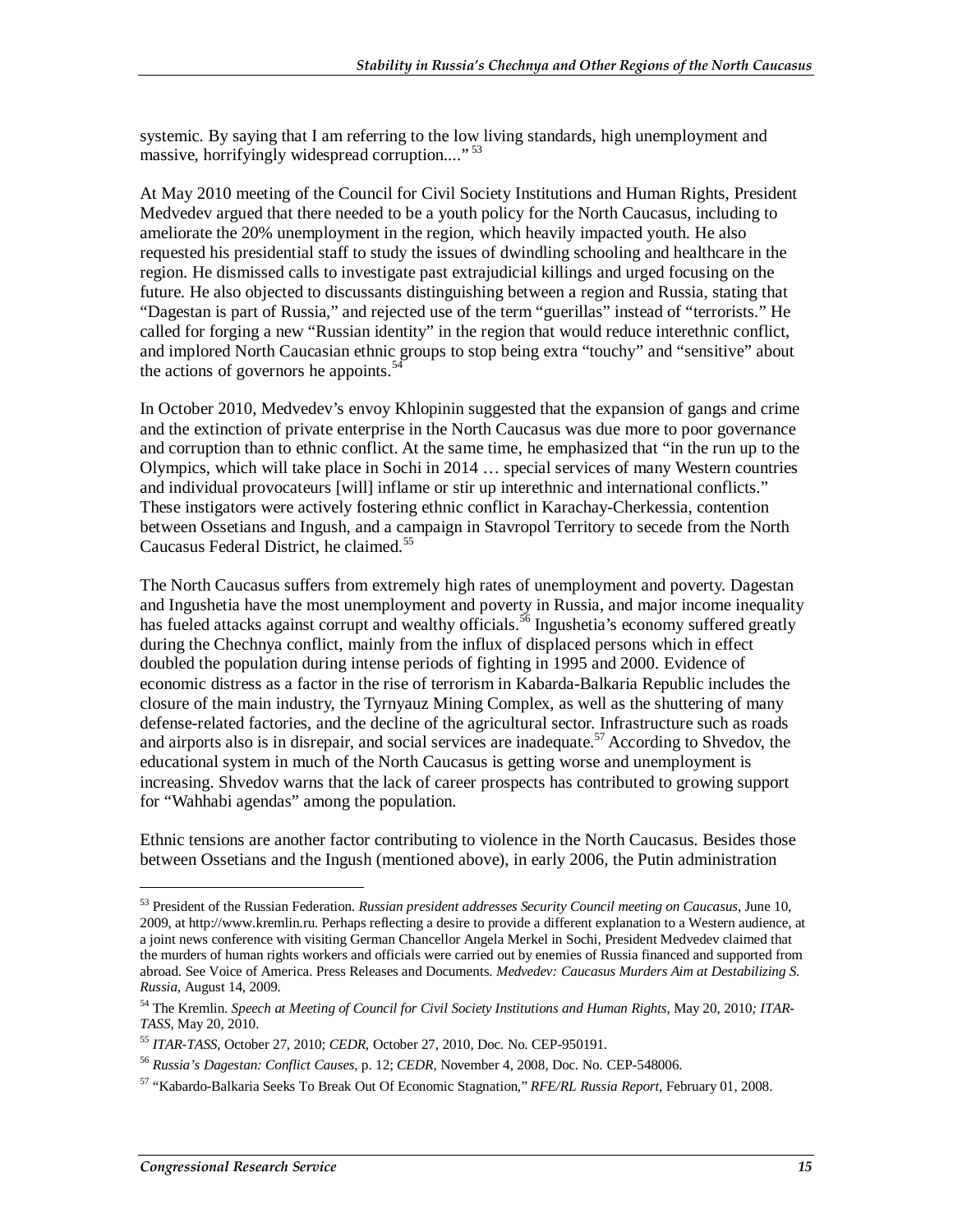abolished the Dagestani State Council, which represented the 14 largest ethnic groups, and whose chairman (Magomedali Magomedov, an ethnic Dargin) served as the chief executive of the republic. The State Council had helped to mollify ethnic tensions. Putin then appointed an ethnic Avar as the president of the republic. With the expiration of the president's term in early 2010, some Dagestanis called for reestablishing the State Council. Instead, Medvedev appointed Magomedsalam Magomedov (the son of former president Magomedali Magomedov), thus reinstating a Dargin in the office. Magomedsalam Magomedov selected Magomed Abdullayev, an Avar, as the prime minister (President Medvedev allegedly favored Abdullayev for the post). The selection of Abdullayev triggered protests among some ethnic Kumyks, the third largest ethnic group in Dagestan, who called for the post of prime minister to be retained by an ethnic Kumyk. Supporting informal ethnic quotas, Magomedsalam Magomedov urged the sitting speaker of the Dagestani legislature, an Avar, to step down so that Magomed-Sultan Magomedov, an ethnic Kumyk, could become speaker.

Increasing Circassian nationalism has contributed to tensions and violence in Adyghea, Karachay-Cherkessia, and Kabarda-Balkaria, three republics with large numbers of ethnic Circassians (termed Adyghe, Kabardin, and Cherkess in the three republics), where they have clashed with Karachay and Balkar ethnic groups. In November 2008, a Congress of the Circassian People called for unifying Circassians in a new federal republic, even though Russian officials had warned it against issuing such a call. On November 26, 2009, reportedly about 3,000 Circassians demonstrated for ethnic rights in Karachay-Cherkessia. Some Circassians from Kabarda-Balkaria took part in this demonstration. Two days later, officials in Kabarda-Balkaria denounced leaders of the demonstration as terrorists. On November 30, some Circassian rights advocates issued an appeal to create an independent Circassian state. The next day, the legislature of Kabarda-Balkaria called for Circassian rights advocates to be arrested as terrorists and spies, and unidentified attackers beat some of the Circassian rights advocates.

In April 2010, Khloponin allegedly ordered the president of Karachay-Cherkessia, Boris Ebzeyev, to appoint an ethnic Circassian (Cherkess) as prime minister, to end prolonged protests by Circassians. Under prior practice, posts had been divided among the largest ethnic groups in the republic. Ebzeyev had eschewed the practice in 2008 and had appointed an ethnic Greek (a tiny ethnic group) as prime minister. Ethnic Russian Cossacks and Abazins also protested that they were not being accorded any top posts. The Adyge Khase, a Circassian (Cherkess) group, called for the formation of a separate Cherkess republic. Ebzeyev eventually appointed Muradin Kemov, a Circassian, as prime minister.<sup>58</sup> During 2010, some Circassian groups have increased calls for the cancelation of the planned Winter Olympics in Sochi, asserting that the area was the site of the  $19<sup>th</sup>$  century Tsarist "genocide" against the Circassians.

Russian analyst Aleksey Malashenko suggests that the North Caucasus region is undergoing "retraditionalization," which will result in the consolidation of Sufi<sup>59</sup> and other traditional forms of Islam as part of the political and social fabric of the region. While Moscow and its local agents

<sup>58</sup> *CEDR*, November 17, 2010, Doc. No. CEP-950244.

<sup>59</sup> According to the *Encyclopedia Britannica Online*, Sufism is a "mystical Islamic belief and practice in which Muslims seek to find the truth of divine love and knowledge through direct personal experience of God. It consists of a variety of mystical paths that are designed to ascertain the nature of man and God and to facilitate the experience of the presence of divine love and wisdom in the world." Central concepts of Sufism were developed in the  $8<sup>th</sup>$ -12<sup>th</sup> centuries C.E. Three denominations (or Tariqahs) of Sufism—the Naqshbandiya, Qadiriya, and Shazaliya—are prominent in the North Caucasus.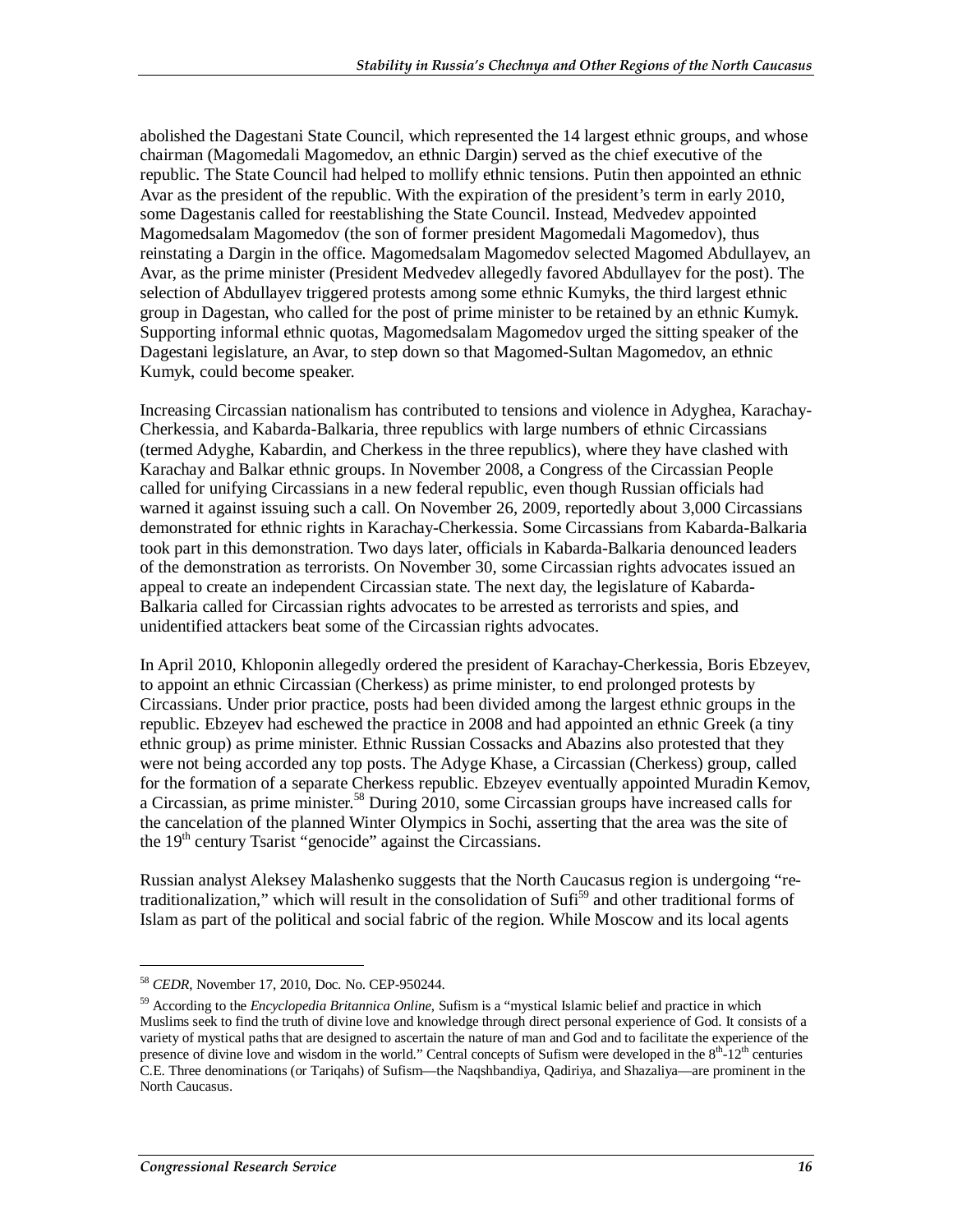focus on combating visible elements of "Wahabbism,"60 the region is becoming broadly Islamic and less integrated politically and socially with the rest of Russia, Malashenko warns. He also suggests that to the extent that sitting officials and favored Islamic leaders try to retain their unrepresentative control in the North Caucasus and ignore economic problems, Islamic extremist violence will continue.<sup>61</sup> Analyst Mark Kramer likewise suggests that disaffection among youth in the North Caucasus is so deep and widespread that they are prone to distrust such favored Islamic leaders and institutions and to be receptive to underground Islamic extremism.<sup>62</sup>

Reportedly, authorities have enlisted the assistance of Sufi Imams in Dagestan, Ingushetia, and Chechnya to identify "Wahabbi" Muslims, who are then arrested, killed, or disappear. Young Muslims may be targeted as "Wahabbis" if they end their prayers at the mosque too soon (Sufis pray longer), attend the mosque frequently, or attend early services at the mosque. In Kabarda-Balkaria, Karachay-Cherkessia, and Adygea, where there are few Sufis and Islam does not have such deep roots as elsewhere in the North Caucasus, Muslims allegedly may be targeted as "Wahabbis" merely for attending the mosque or praying in public.<sup>63</sup> There are some reports that foreign Sunni Salafi terrorists operating in the North Caucasus in turn are targeting Sufis.

Analysts Emil Souleimanov and Ondrej Ditrych have urged students of events in the North Caucasus not to fail to consider the role of clans, members of which may become radicalized by zachistki and repression by Moscow-installed authorities. According to these analysts, "in the North Caucasus, there has occurred over time a mutual intertwining of ... jihadist ideology and the mechanism of blood feud.... It is the young people in particular who ... are the ones who are physically able [to take revenge. They were] not raised in the established traditions in these regions of traditionalist Sufi Islam and [are] thus more susceptible to absorbing the extremist ideologies of jihad." These analysts caution that "rather than vague ideas of global jihad, the resistance in the North Caucasus is far more driven by the ideas of North Caucasian, mountain dweller Muslim solidarity and the necessity of a joint struggle in the name of a common religion (Islam) and the liberation of holy ground from the yoke of the 'infidels'."64

U.S. analyst Gordon Hahn has warned that the Caucasus Emirate proclaimed by Chechen Doku Umarev in 2007 forms the hub of Islamic terrorism in Russia and receives substantial material and ideological support from the global terrorist network. The Caucasus Emirate provides ideological, financial and weapons support and loose guidance and some coordination for the

 $60$  Wahabbism is a term used by some observers to identify a form of Sunni Islam dominant in Saudi Arabia and Qatar that calls for a return to fundamental or pure principles of Islam. The term is often used interchangeably with Salafism. As used in a derogatory sense by some in Russia, it can refer to any non-approved practice of Islamic faith. Quintan Wiktorowicz, "Anatomy of the Salafi Movement," *Studies in Conflict and Terrorism*, Vol. 29, 2006.

<sup>61</sup> Aleksey Malashenko, "Islam and the State in Russia," *Russian Analytical Digest*, July 2, 2008. See also Vakhit Akayev, "Conflicts Between Traditional and Non-Traditional Islamic Trends: Reasons, Dynamics, and Ways to Overcome Them (Based on North Caucasian Documents), *Central Asia and the Caucasus*, No. 2, 2008. Unlike Malashenko, Akayev does not view the counter-Wahabbism alliance of Russia's central authorities with the traditionalists as eventually unraveling.

 $62$  Mark Kramer, "Prospects for Islamic Radicalism and Violent Extremism in the North Caucasus and Central Asia," *PONARS Eurasia Memo*, No. 28, August 2008. Gordon Hahn stresses that indigenous forms of Islamic practice in the North Caucasus are influenced by contacts with foreign mujahidin, with Islamic fundamentalists, and with the internet. *Islam, Islamism and Politics in Eurasia Report*, September 22, 2010.

<sup>63</sup> Andrei Smirnov, "The Kremlin Intensifies Reprisals against Muslims in the North Caucasus," *Chechnya Weekly*, October 4, 2007.

<sup>64</sup> Emil Souleimanov and Ondrej Ditrych, "The Internationalization of the Russian–Chechen Conflict: Myths and Reality," *Europe-Asia Studies*, September 2008, pp. 1199 – 1222.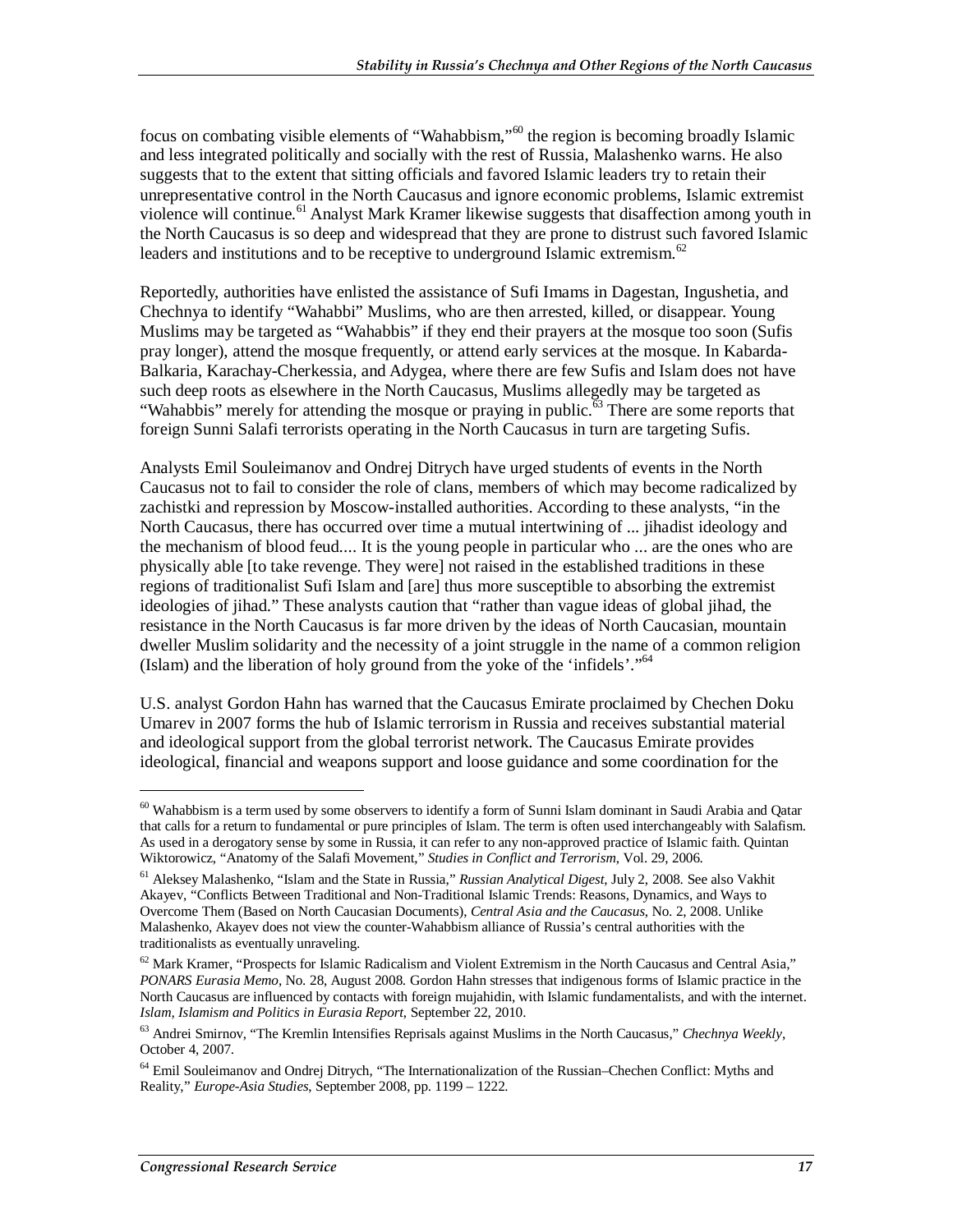activities of perhaps up to three dozen republic/regional and local combat jamaats (assemblies or groups of believers) in the North Caucasus and Volga areas, Moscow, and elsewhere. The Caucasus Emirate may take the lead when major terrorist operations are planned. In April 2009, Umarov announced that the former 'Riyadus Salikhin' Martys' Battalion (which had taken responsibility for attacking the grade school in Beslan in September 2004 and which appeared defunct after its leader, Shamil Basiyev, was killed in 2006) had been revived and was carrying out suicide bombings across Russia. Hahn reports that major ideologists of the global jihadi movement have praised these bombings and have urged greater material and other support for the Caucasus Emirate.<sup>65</sup>

After several warlords repudiated their allegiance to Umarev, in late November 2010, he attempted to reassure local and international supporters that the rebel command of the Caucasus Emirate was still united, was still cooperating with other mujahidin in Tatarstan, Bashkortostan, and other areas of Russia, and was still carrying out terrorist operations.<sup>66</sup>

### **Implications for Russia**

Ethnic prejudice by Russians against North Caucasian migrants reportedly has contributed to a substantial share of hate crimes in Russia. The Moscow Human Rights Bureau estimated that about 170 xenophobic attacks occurred in Russia in 2010, leaving 39 people dead and about 213 injured. These numbers have declined in recent years, perhaps partly attributable to the creation of an extremist crimes subunit in the Interior Ministry. Some hate crimes in Moscow and elsewhere against North Caucasians have been linked to military and police veterans of the Chechnya conflict.<sup>67</sup> Reacting to the hate crimes, Caucasian youths in Moscow formed a group they termed "Black Hawks" to carry out revenge attacks. Members of the Congress of the Peoples of the Caucasus have attempted to intercede between the "hawks" and Slavic ultranationalist groups.

Seemingly indicating that ethnic prejudice by Russians against North Caucasians remains potent, on December 7, 2010, an ethnic Russian soccer fan was killed in Moscow during a clash with North Caucasians. The next day, soccer fans demonstrated, breaking shop windows and shouting ethnic slurs against North Caucasians and other ultra-nationalist slogans. On December 11, 2010, up to 5,000 soccer fans—including neo-Nazis, ultra-nationalists, and others—marched in protest in Moscow against the killing, shouting ethnic slurs against North Caucasians and later clashing with North Caucasians on the subway and elsewhere in the city. President Kadyrov denounced the "thugs who beat up and knifed non-Slavic-looking people," and stated that real soccer fans would not have shouted "'kill' and 'get people from the Caucasus.'" While seeming to blame foreign interests for fomenting the violence in Moscow, he also stressed the people of Chechnya call for the reestablishment of law and order in Moscow and the punishment of the "criminals" who attacked Caucasians. He termed the ethnic violence a "disgrace" and stated that the incident demonstrated that "one of the priority areas of the state's policy" should be "to firmly speak up

<sup>65</sup> *Russia's Islamic Threat*, pp. 59-66; Gordon Hahn, "The Caucasus Emirate's Return to Suicide Bombing and Mass Terrorism," *Islam, Islamism, and Politics in Eurasia Report*, November 30, 2009, reported on *Johnson's Russia List*, November 30, 2009; Gordon Hahn, "Abu Muhammad Asem al-Maqdisi and the Caucasus Emirate," *Islam, Islamism, and Politics in Eurasia Report*, January 2010, reported on *Johnson's Russia List*, January 8, 2010. 66 *CEDR*, November 26, 2010, Doc. No. CEP-950136.

<sup>67</sup> *Interfax*, March 10, 2009; *CEDR*, March 11, 2009, Doc. No. CEP-25004.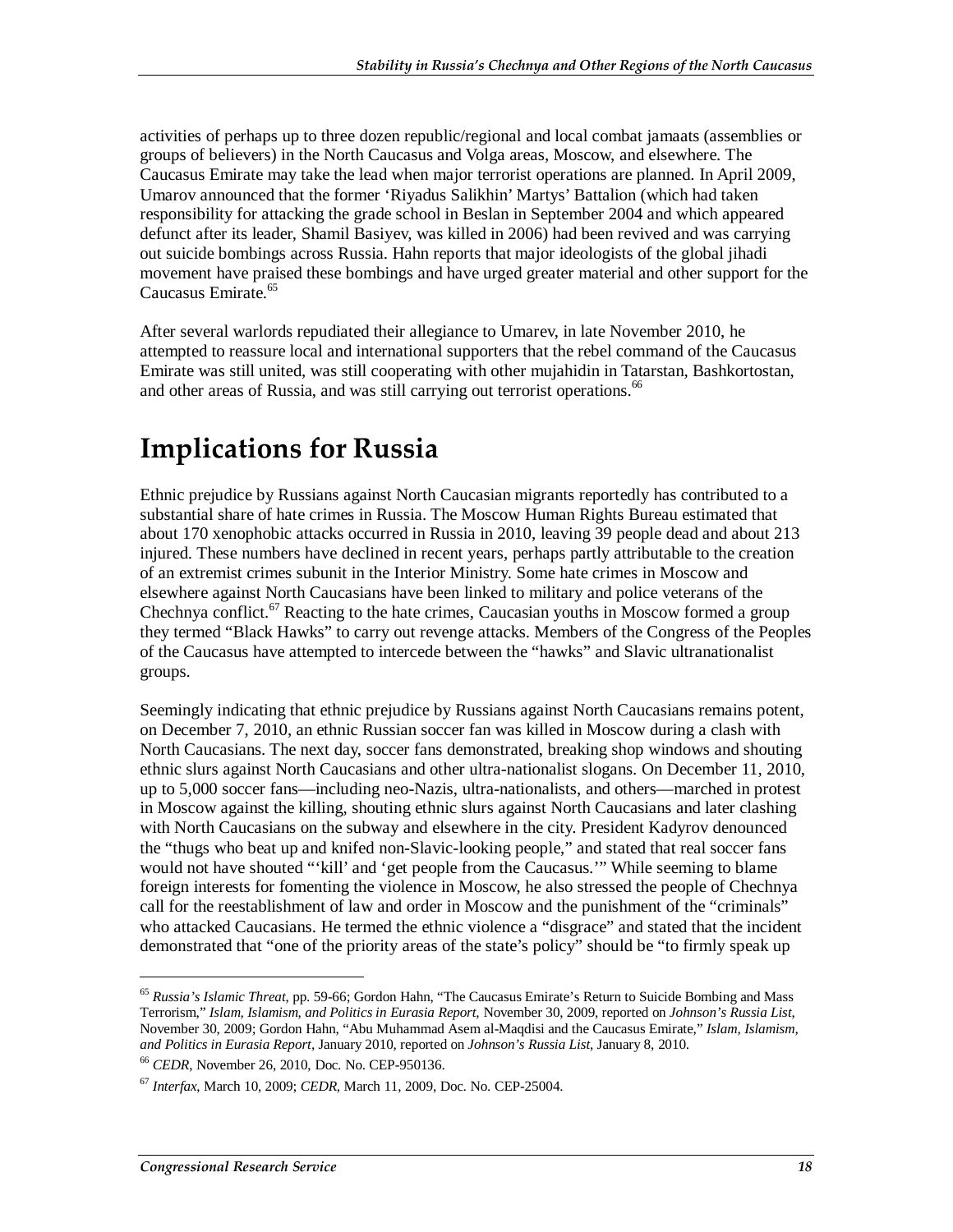against xenophobia and against provocations aimed at dividing Russia. This is what shows the genuine patriotism of Russians."68

Kadyrov's harsh methods of combating terrorism have contributed to vendettas. Kadyrov's reportedly widespread human rights violations have received the acquiescence, if not support, of central authorities, and his methods have been used to certain degrees by other leaders in the North Caucasus. As one sign of such support, Vladimir Vasilyev, head of the Duma Security Committee, stated during a March 2009 visit to Chechnya that the region "could be an example to other regions of how terrorism should be countered. The experience and positive practice employed here in the fight against terrorism are of great interest, particularly against the background of the unstable situation that remains tense in some regions of the North Caucasus."69

Some observers speculate that Russia's encouragement and support for individuals from the North Caucasus to travel to Abkhazia and South Ossetia to fight against Georgia in 2008 might have gained sentiments that Caucasian guerrillas could defeat government forces. Personnel from Chechnya's former Vostok (East) Battalion served in South Ossetia, and "the Adyghe and Cherkess formed groups of fighters and, alongside Chechens, participated in removing the Abkhaz government-in-exile from the Kodori gorge. They also temporarily patrolled Georgian villages in the Gali region of Abkhazia." Among other repercussions, surreptitious arms transfers from Georgia through South and North Ossetia to other North Caucasian areas could increase.<sup>70</sup> On the other hand, a perhaps favorable repercussion—from Russia's viewpoint—might be the easing of population pressures in North Ossetia if some residents move to South Ossetia, where there is more arable land.<sup>71</sup>

Russian analyst Boris Mezhuyev has asserted that the ongoing disorder in the North Caucasus has caused increasing numbers of the Russian elite to contemplate granting independence to the area. He has suggested that Vladimir Putin might someday be criticized for keeping Chechnya as part of Russia rather than permitting it to have a relationship with Russia that is similar to that of Abkhazia.<sup>72</sup> Among such advocates of granting independence, Stanislav Belkovskiy, the director of Russia's National Strategy Institute, stated in December 2010 that "I remain a supporter of the theory of secession and independence for the North Caucasus. At least for the Muslim republics…. [In fact,] the North Caucasus is not under Russia's control … in terms of either mentality, or law, or security…. The sooner that Russia amputates this diseased organ, the fewer negative consequences [growing foreign Islamic influence] will have on the main part of Russia." He also warned that much of Russia's re-development budget allotted to the North Caucasus is being used by local "business interests" to deepen their influence throughout Russia by buying up domestic firms. $^{73}$ 

<sup>68</sup> *CEDR*, December 13, 2010, Doc. No. CEP-950218.

<sup>69</sup> *CEDR*, March 26, 2009, Doc. No. CEP-21002.

<sup>70</sup> C W Blandy, *Provocation, Deception, Entrapment: The Russo-Georgian Five Day War*, Defense Academy of the United Kingdom, March 2009; Stacy Closson, "The North Caucasus after the Georgia-Russia Conflict," *Russian Analytical Digest*, December 4, 2008.

<sup>&</sup>lt;sup>71</sup> Provocation, Deception, Entrapment.

<sup>72</sup> *CEDR*, November 19, 2010, Doc. No. CEP-4019.

<sup>73</sup> *CEDR*, November 26, 2010, Doc. No. CEP-41009.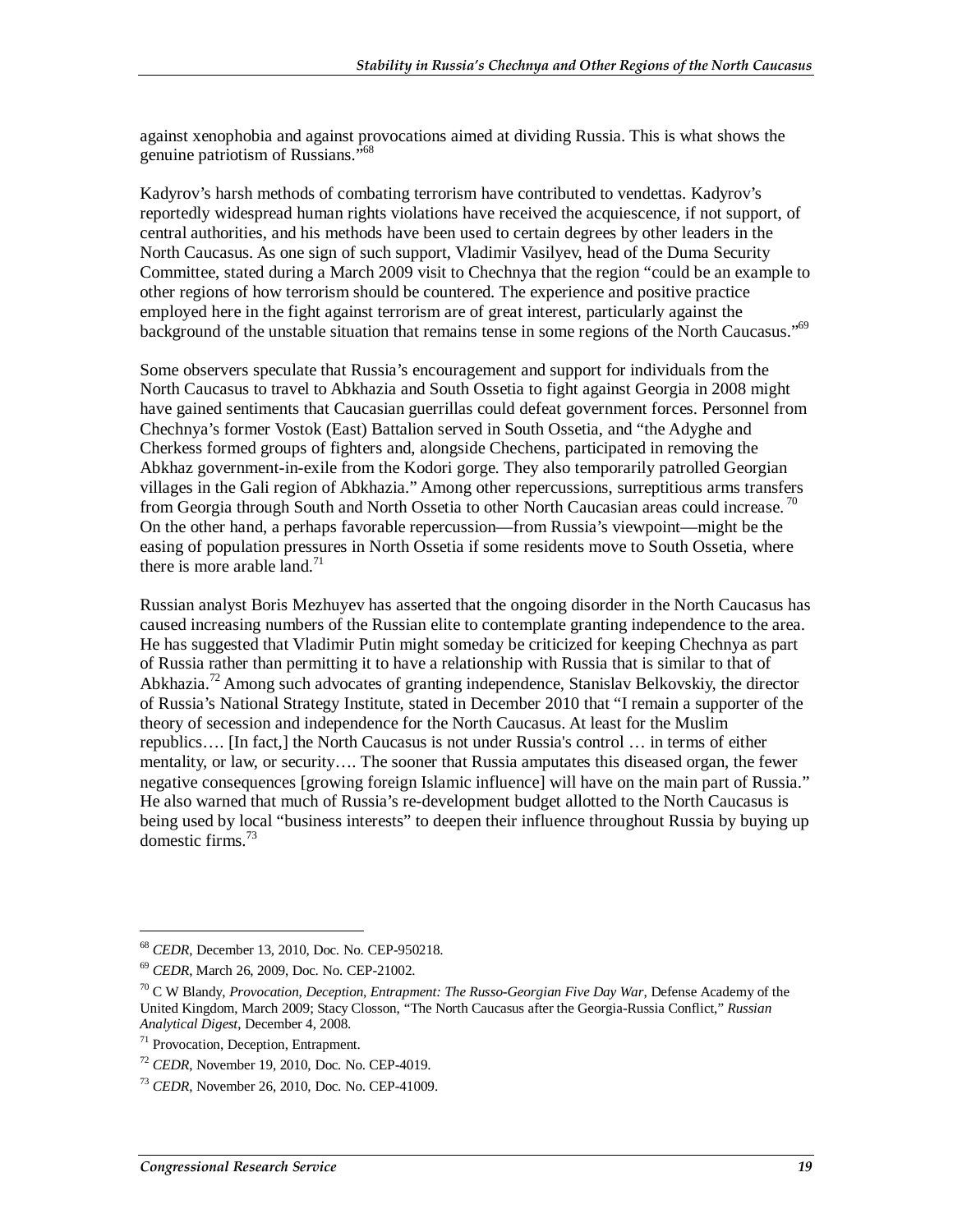## **International Response**

The United States and several other countries and international organizations have maintained that while Russia has the right to protect its citizenry from terrorist attacks, it should not use "disproportionate" methods that violate the human rights of innocent bystanders. They have objected to Russia's 2006 counter-terrorism law, which permits police and other security forces to declare a "counter-terrorism operations regime" in a locality and to detain suspects for up to 30 days, search homes, ban public assemblies, and restrict media activities without any pre-approval by the courts or legislative oversight. As a result of this and other permissive laws and government actions, Human Rights Watch, a nongovernmental organization, has argued that Russia's security forces "believe they may act with impunity when carrying out any operation related to counter-terrorism."74 The U.N. Human Rights Committee in October 2009 reflected these concerns when it urged Russia to "take stringent measures to put an end to enforced disappearances, extrajudicial killings, torture, and other forms of ill-treatment and abuse committed or instigated by law enforcement officials in Chechnya and other parts of the North Caucasus; ensure the prompt and impartial investigations by an independent body of all human rights violations allegedly committed or instigated by state agents, [and] prosecute perpetrators," among other measures.<sup>75</sup>

The European Court of Human Rights of the Council of Europe (COE) has ruled in dozens of cases brought by Chechens that the Russian government used indiscriminate force that resulted in civilian casualties and failed to properly investigate and prosecute Russian personnel involved. Hundreds of cases remain to be adjudicated. According to Russian human rights advocate and jurist Karinna Moskalenko, the Russian government has paid damages awarded by the Court to the plaintiffs, but has not taken the verdicts into account by reforming the justice system.<sup>76</sup> In many cases, the plaintiffs have been attacked and even killed by unknown assailants in Chechnya and elsewhere before their cases are adjudicated.

In June 2008, the Parliamentary Assembly of the COE appointed Dick Marty a rapporteur on the North Caucasus to report on the human rights situation in the region. He prepared three reports about the situation in the region. In the third report in June 2010, Mr. Marty agreed with Medvedev that the clan culture, corruption, and police inefficiency were causes of violence in the North Caucasus, and pointed to a culture of vengeance, inefficiency of the judicial system, high unemployment, Islamic extremism, and ethnic prejudice between Russians and Caucasians as other factors. He stated that the large number of cases heard by the European Court of Human Rights "points to the fact that the North Caucasus has for many years been the European region where the worst and most massive violations of human rights take place." In over 150 decisions, he argued, the Court had rejected the assertions of the Russian government that "abductions, arson attacks on houses, and murders of human rights defenders are carried out solely by 'bandits.'" Instead, the evidence has pointed to the lack of professionalism and discipline among law enforcement agencies and to a cowed judiciary. Mr. Marty indicated his deep dismay that the

<sup>74</sup> *'As If They Fell From the Sky': Counterinsurgency, Rights Violations, and Rampant Impunity in Ingushetia*, Human Rights Watch, June 2008, p. 5.

<sup>75</sup> United Nations, Human Rights Committee, *Consideration of Reports Submitted by States Parties Under Article 40 of the Covenant: Concluding observations of the Human Rights Committee [Regarding] Russia*, CCPR/C/RUS/CO/6, October 29, 2009.

<sup>&</sup>lt;sup>76</sup> Karinna Moskalenko, "Civil and Human Rights and the Judicial System in Today's Russia: A Legal Practitioner's View," Carnegie Endowment, September 28, 2007.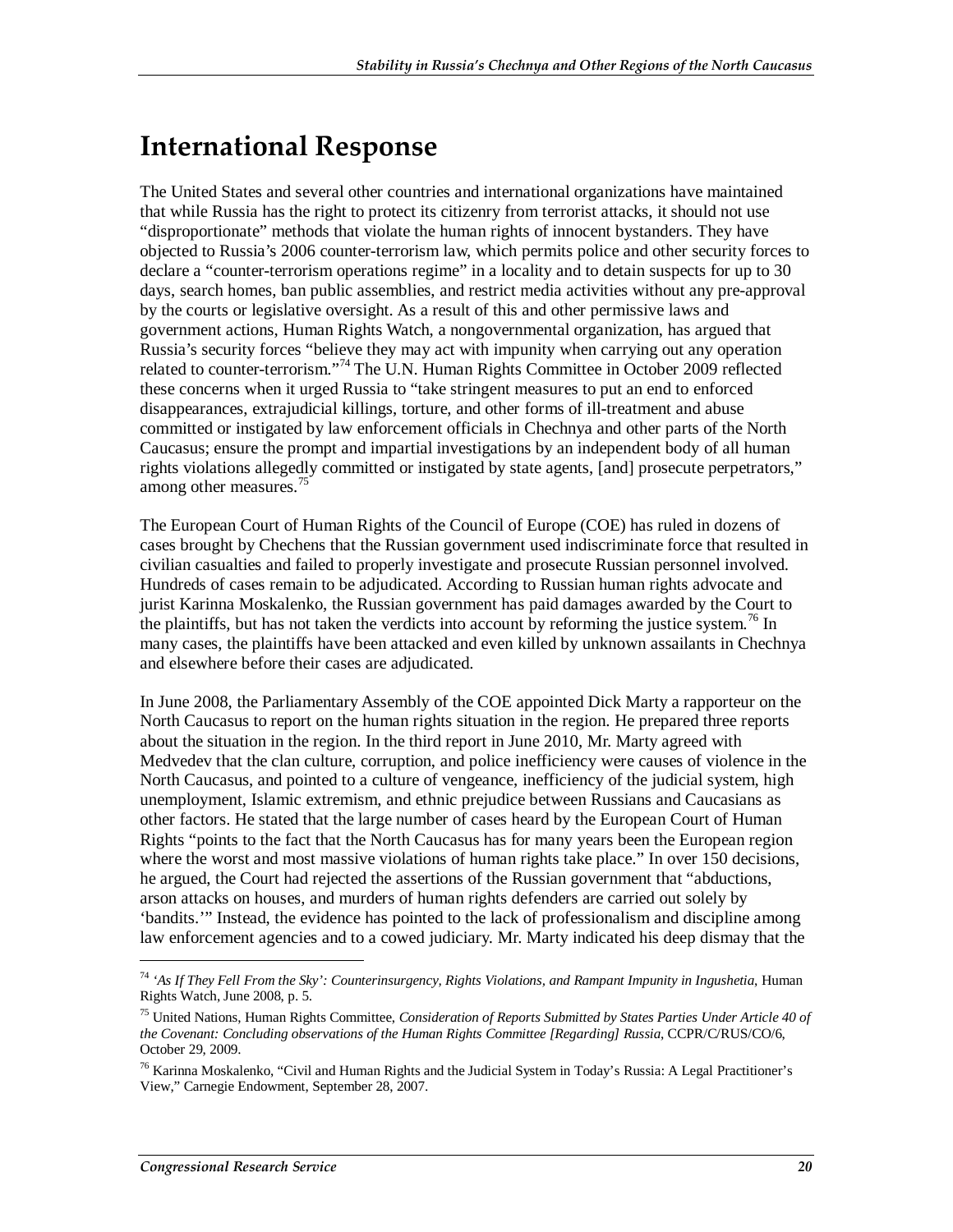COE's Committee of Ministers has failed to take Russia's human rights record into full account in assessing Russia's compliance with the commitments of membership in the  $COE$ <sup>77</sup>

Mr. Marty's report was considered by the COE's Parliamentary Assembly in June 2010. For the first time, the Russian delegation voted in favor of a COE report on the North Caucasus. Members of the Russian delegation, including Yunus-bek Yevkurov, the President of Ingushetia, and Leonid Slutskiy, a Duma deputy, expressed agreement with much of Mr. Marty's "balanced and accurate" report, but they argued that the human rights situation in the region was much improved compared to the past and that Russia needed the support of the COE to carry out further reforms. They also alleged that foreigners had fostered much of the terrorism in the region, but Mr. Marty replied that "infiltration had taken place because injustice in the region had created fertile ground for radicalization," and called for Yevkurov to denounce human rights abuses by his security services.

Based on the report, the Parliamentary Assembly of the COE in June 2010 approved a resolution recommending that the Russian government combat terrorism in a law-based fashion, prosecute members of security forces involved in human rights violations, ensure that victims of human rights abuses have access to the courts, and carry out the decisions of the European Court for Human Rights. The Parliamentary Assembly reiterated that "the situation in the North Caucasus region, particularly in the Chechen Republic, Ingushetia and Dagestan, constitutes today the most serious and most delicate situation from the standpoint of safeguarding human rights and upholding the rule of law, in the entire geographical area covered by the Council of Europe."<sup>78</sup>

A debate on the situation in the North Caucasus was held at the European Parliament that resulted in the approval of a strongly-worded resolution in October 2010. The resolution stated that the situation of human rights defenders in the North Caucasus region, particularly in Chechnya, was alarming, and that a climate of fear prevailed in Chechnya. It condemned indiscriminate violence against the civilian population from both armed opposition groups and law-enforcement bodies, and "strongly condemned" the burning of homes of relatives of alleged terrorists. The resolution called for the Russian government to facilitate access to the North Caucasus by human rights nongovernmental organizations (such as Memorial), the media, and governmental organizations (such as the Council of Europe, the OSCE, and the U.N.). It expressed regret that continued human rights abuses in Russia "are having a very negative impact on Russia's image and credibility in the world and casting a shadow over relations between the European Union and the Russian Federation, which are important and should develop into a strategic partnership." The resolution also called for the EU-Russia human rights consultations to be stepped up and to include input from the European Parliament, the Duma, and Russian judicial authorities and civil society and human rights organizations. It urged that recommendations contained in the June 2010 COE resolution be carried out by Russia. It condemned the filing of criminal charges against Russian human rights advocate Oleg Orlov, argued that the charges violated Orlov's free speech rights, and urged that the charges be dropped, and pointed that because he was awarded

 $77$  The Council of Europe, Parliamentary Assembly, Committee on Legal Affairs and Human Rights, Report: Legal Remedies For Human Rights Violations in the North-Caucasus Region (including Appendix C: Explanatory Memorandum by Mr. Marty, Rapporteur), Doc. 12276, June 4, 2010.

 $^{78}$  The Council of Europe, Parliamentary Assembly,  $21^{st}$  Sitting, Resolution 1738, Legal Remedies for Human Rights Violations in the North Caucasus Region, June 22, 2010; *Verbatim Report, 2010 Ordinary Session, 21st Session, Third Part*, AS (2010) CR 21, June 22, 2010.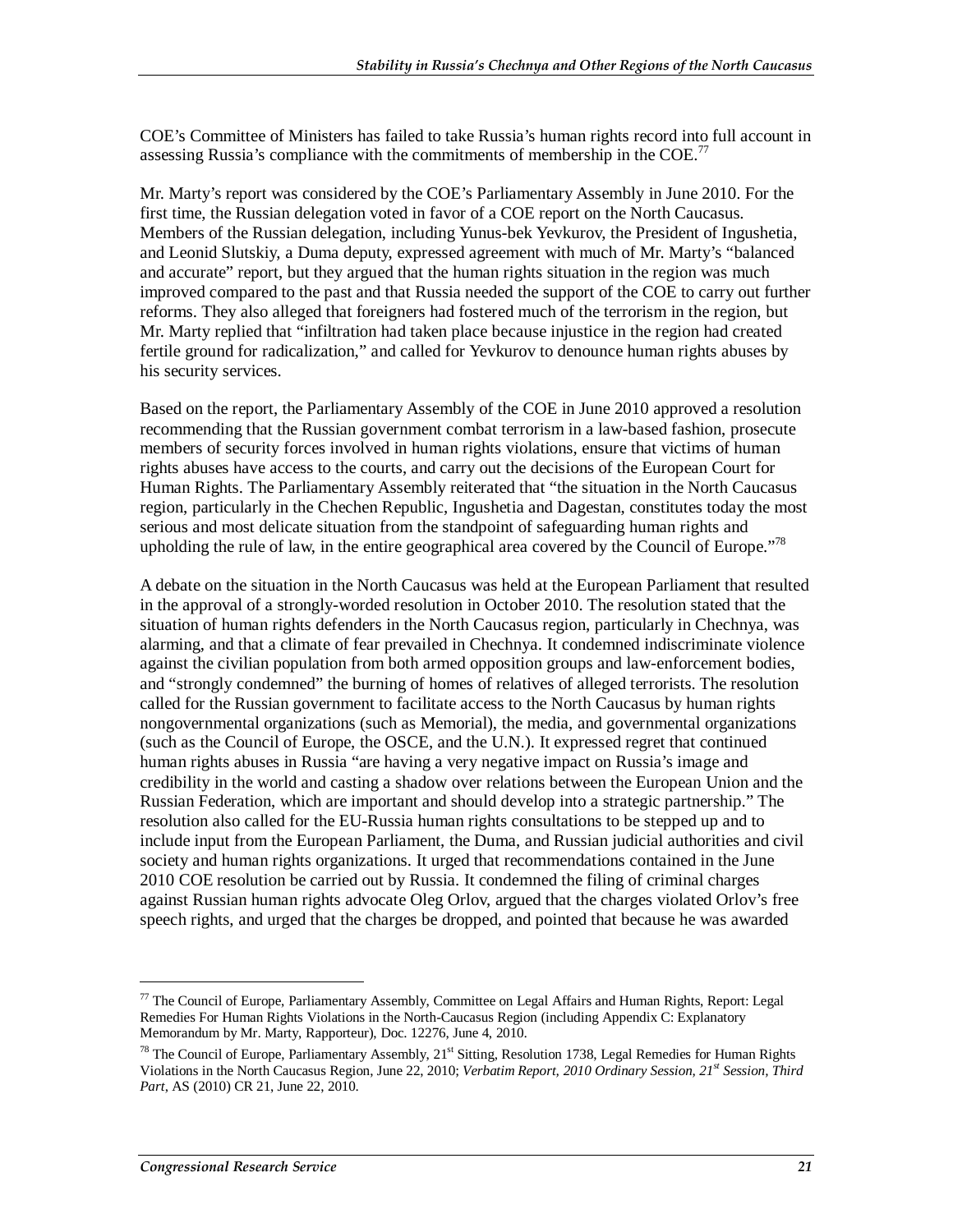the European Parliament's 2009 Sakharov Prize, he "is thus under the European Parliament's special moral and political protection."<sup>79</sup>

### **Implications for U.S. Interests**

The former Bush Administration appeared to increasingly stress the threat of terrorism in Chechnya and the North Caucasus, although there continued to be criticism of Russian government human rights abuses in the region. $80$  Russian analyst Igor Obdayev has stated that U.S. worldwide anti-terrorism efforts were instrumental in reducing terrorist financing in the North Caucasus.<sup>81</sup> In keeping with such an Administration stress, the State Department in April 2008 reported that "the majority of terrorist attacks [in Russia during 2007] continued to occur in the North Caucasus, where the pacification of much of Chechnya has correlated with an increase in terrorism in Dagestan and Ingushetia.... There was evidence of a foreign terrorist presence in the North Caucasus with international financial and ideological ties."<sup>82</sup> Similarly, in June 2008 at the  $16<sup>th</sup>$  session of the U.S.-Russia Working Group on Counter-terrorism, the two sides mentioned that they had cooperated on a case involving financial support for terrorist activity in Chechnya."<sup>83</sup>

In a "get acquainted" meeting on April 1, 2009, Presidents Obama and Medvedev pledged to cooperate in countering terrorism, although the North Caucasus was not publicly singled out. In the first few days of the Obama Administration, the State Department issued its annual human rights report for 2008, which contained (as in 2007) lengthy descriptions of human rights abuses in the North Caucasus. The human rights report for 2009 stressed that the Russian "government's poor human rights record in the North Caucasus worsened" during the year.<sup>84</sup>

In July 2009, the State Department called for bringing the killers of Natalia Estemirova in Chechnya to justice, and in August 2009, it called for bringing the killers of Zarema Sadulayeva and Alik Dzhabrailov in Chechnya to justice. The U.S. Mission to the OSCE also has raised concerns about these killings, as well as about the killing of Dagestani journalist Abdulmalik Akhmedilov in August 2009 and Ingush opposition politician and government human rights

<sup>79</sup> The European Parliament, *Resolution of 21 October 2010 on the Situation of Human Rights in the North Caucasus (Russian Federation) and the Criminal Prosecution Against Oleg Orlov*, P7\_TA-PROV(2010)0390, October 21, 2010.

<sup>80</sup> The White House, Office of the Press Secretary, *President Commemorates Veterans Day, Discusses War on Terror*, November 11, 2005. President Bush stated that some "militants are found in regional groups, often associated with al Qaeda—paramilitary insurgencies and separatist movements in places like Somalia, the Philippines, Pakistan, Chechnya, Kashmir and Algeria." The last Bush Administration report on its efforts to advance human rights stated that "senior U.S. officials expressed concern to government leaders about the conduct of Russian security services and the government of the Chechen Republic, which was linked to abductions and disappearances of civilians. In meetings with federal and local officials during a visit to the North Caucasus in December [2006], the ambassador conveyed US concerns and expressed US willingness to assist in ways that promote respect for the rule of law." U.S. Department of State. *Supporting Human Rights and Democracy: The U.S. Record 2006*, April 5, 2007.

<sup>81</sup> Olga Shlyahtina, "Igor Obdayev on the Origins And Meaning of North Caucasian Terrorism," at http://www.kavkazforum.ru.

<sup>&</sup>lt;sup>82</sup> U.S. Department of State, *Country Reports on Terrorism 2007*, April 2008. The Report stated that it was "often difficult to characterize whether [violence in Ingushetia and Dagestan was] the result of terrorism, political violence, or criminal activities" (p. 87).

<sup>&</sup>lt;sup>83</sup> U.S. Department of State. The United States-Russia Working Group on Counter-terrorism: Joint Press Statement and Fact Sheet, June 20, 2008.

<sup>&</sup>lt;sup>84</sup> U.S. Department of State, Country Reports on Human Rights Practices, February 25, 2009 and March 11, 2010.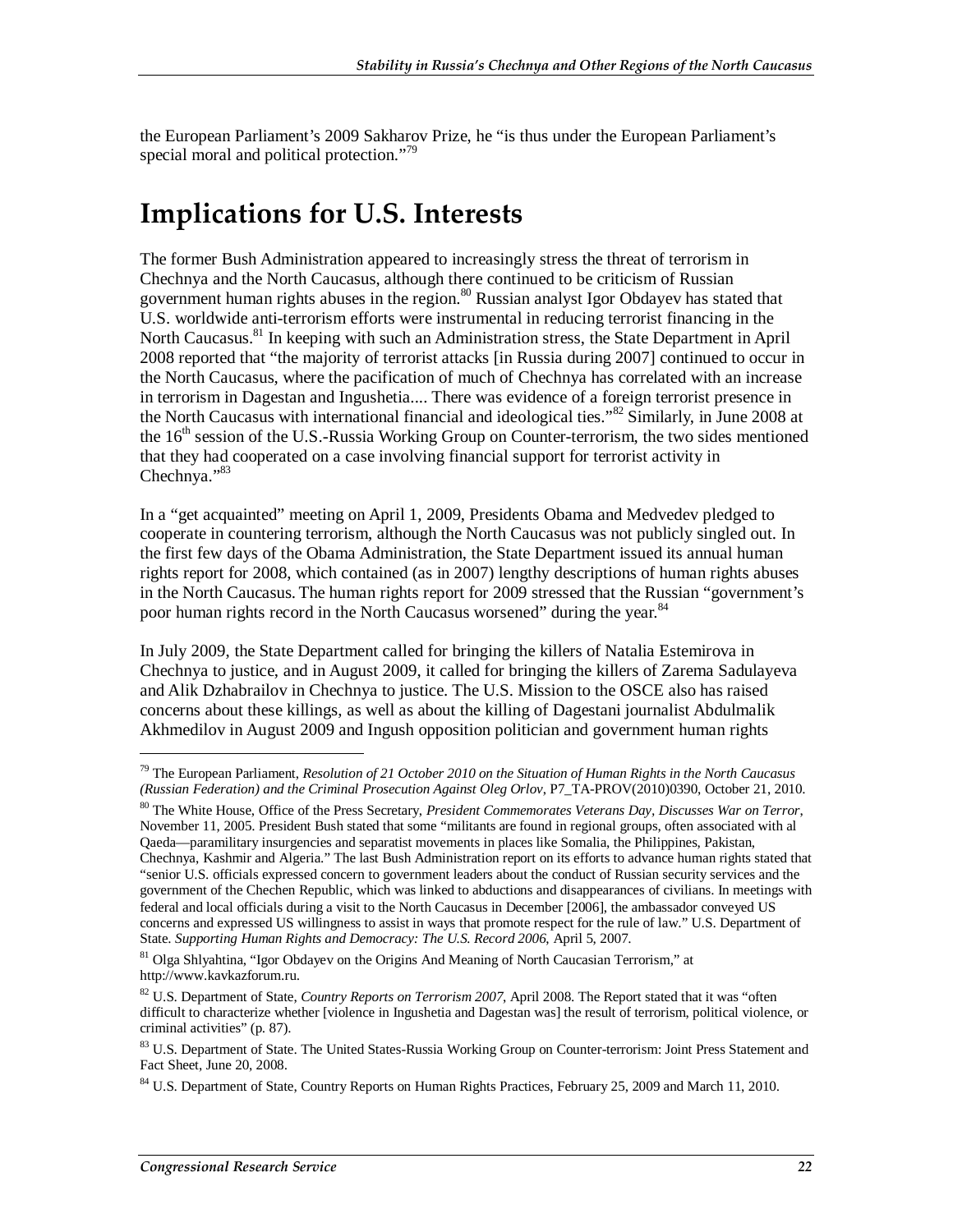council member Maksharip Aushev in October 2009. During her October 2009 visit to Moscow, Secretary of State Hillary Clinton reportedly did not stress U.S. concerns about human rights problems in the North Caucasus, although she did mention "attacks against human rights defenders" in Russia as a concern.<sup>85</sup> During her visit, a civil society working group, set up as part of the U.S.-Russia Bilateral Presidential Commission, held an initial meeting, but no details were released. The working group has held two meetings in 2010, but has not publicized specific work on the North Caucasus.

The chairs of the U.S.- Russia Counterterrorism Working Group met in November 2009 and agreed to focus on Afghanistan with particular regard to counterterrorism/terrorist finance issues; strengthen U.N. Security Council Resolution 1267 sanctions; counter the ideological dimension of violent extremism; and work on improving the bilateral exchange of transportation security  $issues.<sup>86</sup>$ 

Among other recent U.S. actions:

- In May 2010, the State Department released its *Advancing Freedom and Democracy Report* that details its diplomatic initiatives in 2009. Its section on Russia did not mention efforts to address human rights abuses in the North Caucasus, beyond mentioning that support is given to NGOs that provide training and support for legal services to displaced persons.<sup>87</sup>
- On June 23, 2010, Secretary of State Clinton designated Caucasus Emirates leader Doku Umarov as a terrorist under Presidential Executive Order 13224, which targets terrorists and those providing support to terrorists or acts of terrorism, to help stem the flow of financial and other assistance to Umarov.
- In July 2010, the State Department issued a statement on the anniversary of the killing of Natalya Estemirova, stating that "we will continue to shine the spotlight on this case as part of our efforts to protect the brave journalists and civil society activists across the globe who, like Natalya, speak out against abuses and work to secure fundamental freedoms for their fellow citizens."<sup>88</sup>
- In August 2010, the State Department's Country Reports on Terrorism reported that most terrorism in Russia remained linked to the North Caucasus.

Omnibus Appropriations for FY2009 (P.L. 111-8), signed into law on March 11, 2009, called for \$9.0 million for the North Caucasus for humanitarian, conflict mitigation, human rights, civil society, and relief and recovery assistance. The Administration's budget request for FY2010 called for \$6.0 million for conflict mitigation and reconciliation activities in the North Caucasus, "to help stem the spread of violence and instability." The request also called for unspecified amounts of assistance for the North Caucasus to promote economic opportunities, youth employment, health, sanitation, and community development, and to discourage "the spread of extremist ideologies."<sup>89</sup> The conference agreement on Consolidated Appropriations for FY2010

<sup>85</sup> U.S. Department of State, *Secretary Clinton's Remarks at Town Hall Meeting at Moscow State University*, October 14, 2009.

<sup>86</sup> U.S. Department of State, *Country Reports on Terrorism 2009*, August 5, 2010.

<sup>87</sup> U.S. Department of State, *Advancing Freedom and Democracy Reports*, May 2010.

<sup>88</sup> U.S. Department of State, *Press Statement: Anniversary of the Murder of Natalya Estemirova*, July 15, 2010.

<sup>89</sup> U.S. Department of State, Congressional Budget Justification for Foreign Operations FY2010, May 12, 2009.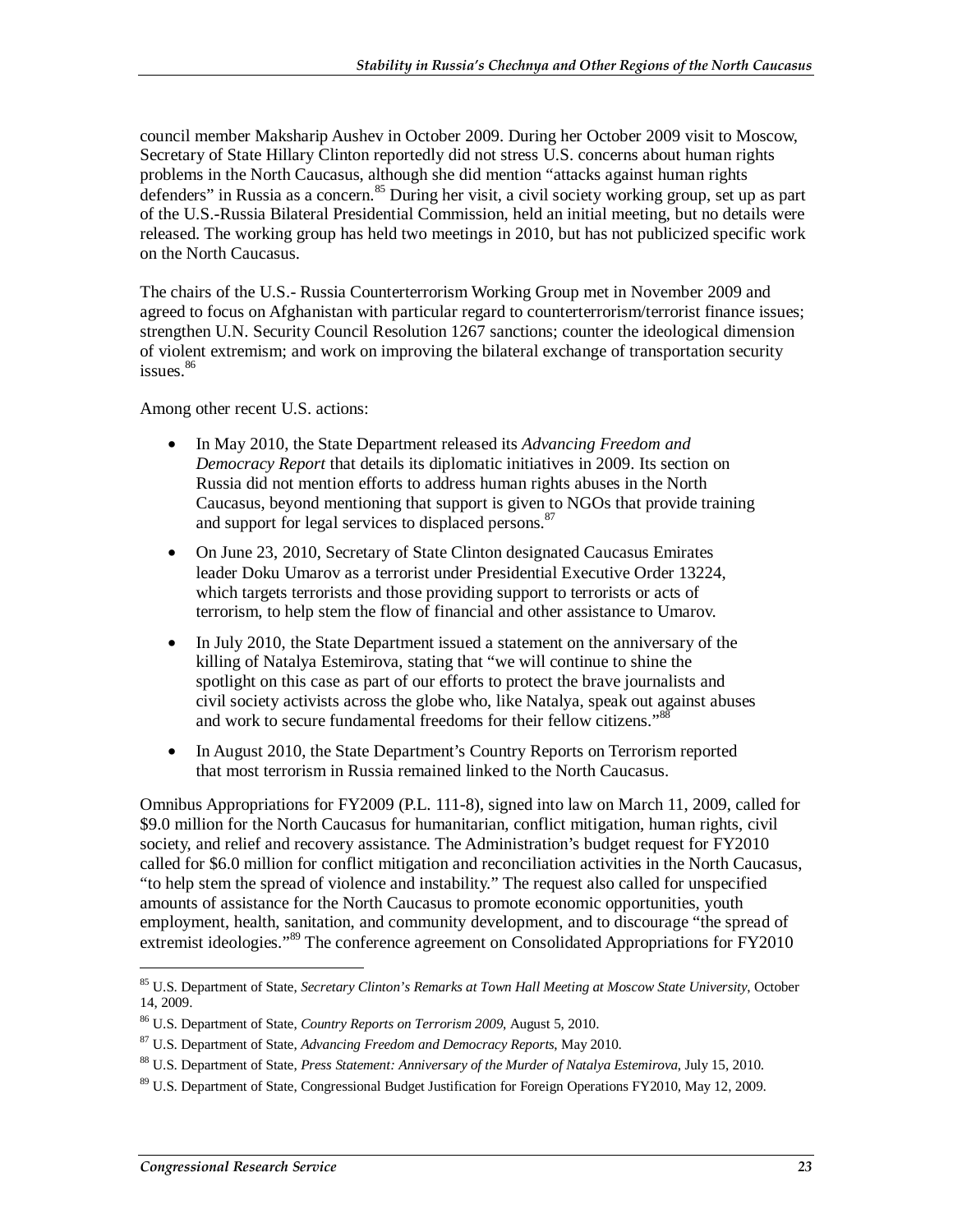(H.R. 3288), signed into law on December 16, 2009, called for not less than \$7.0 million for the North Caucasus, slightly less than that provided in FY2009 but still above the Administration's budget request. The conference agreement also repeats language used for several years that directs that 60% of the assistance allocated to Russia will be withheld (excluding medical, human trafficking, and Comprehensive Threat Reduction aid) until the President certifies that Russia is facilitating full access to Chechnya for international nongovernmental organizations providing humanitarian relief to displaced persons. See **Table 2** for a breakdown of spending by program for the North Caucasus for FY2007-FY2008.

In addition to the provisions in H.R. 3288, Congress has raised concerns about ongoing terrorism and human rights violations in the North Caucasus. H.Res. 1315 (Hastings), introduced on April 29, 2010, called on the Secretary of State to designate the Caucasus Emirate as a foreign terrorist organization. H.Res. 1539 (Hastings), introduced on July 20, 2010, urged the Secretary of State to raise the issue of human rights abuses in the North Caucasus and elsewhere in Russia during meetings of the OSCE and other international forums.

According to some international NGOs and the State Department, all foreign NGOs face constraints by the authorities on their access and operations in Chechnya. While almost all NGOs operating in Chechnya have offices there with local staff, most continue to retain their main or at least branch offices outside the region. However, if the security situation continues to improve in Chechnya and deteriorate elsewhere in the North Caucasus, NGOs may consider moving more operations to Chechnya. Access to Chechnya by international staff is strictly controlled by the regional branch of the Federal Security Service (FSB), according to reports, and NGOs must provide detailed monthly information on activities and travel to the FSB and other authorities. At times, the local authorities have limited or refused access, although reportedly the FSB has been more cooperative in recent months. Local authorities in Chechnya, Ingushetia, and Dagestan closely oversee the finances and programs of foreign NGOs. In addition, the Russian Migration Service and other federal offices require financial and program information. Chechen officials repeatedly have turned down requests by UNHCR to open an office in Grozny to monitor whether returnees are ensured international standards of safety and dignity. The State Department's Bureau of Consular Affairs advises "U.S. citizens against travel to Chechnya and all other areas of the North Caucasus, including North Ossetia, Ingushetia, Dagestan, Stavropol, Karachayevo-Cherkessiya, and Kabardino-Balkariya, areas of continued civil and political unrest." $^{90}$ 

<sup>90</sup> U.S. Department of State, Bureau of Consular Affairs, *Russian Federation: Country Specific Information*, at http://www.travel.state.gov/travel/cis\_pa\_tw/cis/cis\_1006.html#safety.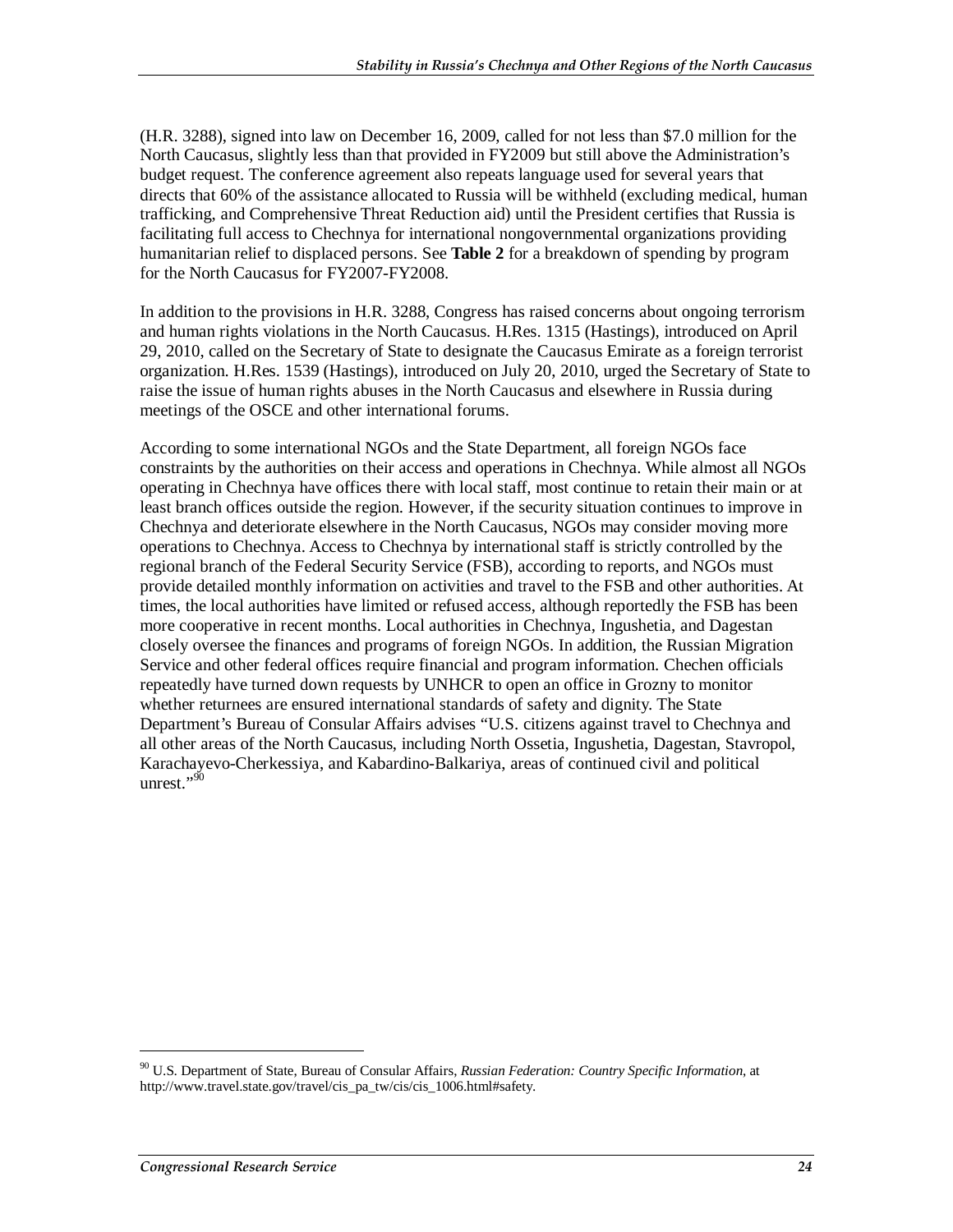| <b>Program Area</b>                     | <b>Activity</b>                                       | Implementer           | <b>FY2007</b> | <b>FY2008</b> |
|-----------------------------------------|-------------------------------------------------------|-----------------------|---------------|---------------|
| Conflict Mitigation &<br>Reconciliation | Socio-Economic Recovery                               | <b>IRC</b>            | 929,211       | 2,200,000     |
|                                         | <b>Poverty Reduction</b>                              | <b>World Vision</b>   | 565,000       | 200,000       |
|                                         | Improved Community Infrastructure                     | <b>CFNO</b>           | 100,000       | 500,000       |
|                                         | Youth Exchange & Development                          | <b>IREX</b>           | 1,050,000     | 1,300,000     |
|                                         | TBD & Prog. Support                                   |                       |               | 748,000       |
| Rule of Law & Human<br>Rights           | Judicial Reform                                       | Chemonics             | 30,000        |               |
|                                         | Human Rights                                          | Faith, Hope,<br>Love  | 100,000       |               |
|                                         | Human Rights                                          | Perspektiva           | 15,000        |               |
|                                         | <b>Tolerance Regional Councils</b>                    | Bay Area<br>Council   | 75,000        |               |
| Good Governance                         | Local Governance                                      | <b>IUE</b>            | 250,000       | 400,000       |
|                                         | Public Finance & Budgeting                            | <b>CFP</b>            | 235,000       | 230,000       |
|                                         | Policy Advocacy                                       | <b>CIPE</b>           |               | 30,000        |
| <b>Political Competition</b>            | <b>Election Monitoring</b>                            | Golos                 | 20,000        |               |
| Civic Participation                     | Sustainable Community Development                     | <b>FSD</b>            | 400,000       | 400,000       |
|                                         | <b>Community Connections</b>                          | <b>World Learning</b> | 50,000        | 400,000       |
|                                         | Civil Society Development In Southern<br>Russia       | <b>SRRC</b>           | 350,000       | 400,000       |
|                                         | Civic Education                                       | <b>JAR</b>            | 15,000        |               |
|                                         | Key Stone Program in the Region                       | Key Stone             | 340,000       |               |
|                                         | Civil Society Support Program                         | <b>IREX</b>           | 70,000        |               |
|                                         | Program Support                                       |                       |               | 122,000       |
| Health                                  | <b>TB Control</b>                                     | <b>IFRC</b>           | 300,000       | 300,000       |
| Social Services                         | Psycho-Social Support for Childern in the<br>NC.      | <b>UNICEF</b>         | 200,000       |               |
|                                         | Program Support                                       |                       |               | 15,000        |
| <b>Economic Opportunity</b>             | Microfinance Support                                  | <b>RMC</b>            | 332,000       | 500,000       |
|                                         | Rural Credit Coops and Agric. Business<br>Development | <b>ACDI/VOCA</b>      | 1,167,000     | 1,100,000     |
|                                         | Economic Opportunity/Program Support                  |                       | 60,000        |               |
| Total                                   |                                                       |                       | 6,653,211     | 8,845,000     |

#### **Table 2. U.S. Assistance to Russia's North Caucasus Region, FY2007 and FY2008**  (U.S. dollars)

**Source:** U.S. Department of State, Office of the Coordinator for Assistance to Europe and Eurasia.

**Note**:

ACDI/VOCA—Agricultural Cooperative Development International and Volunteers in Overseas Cooperative Assistance